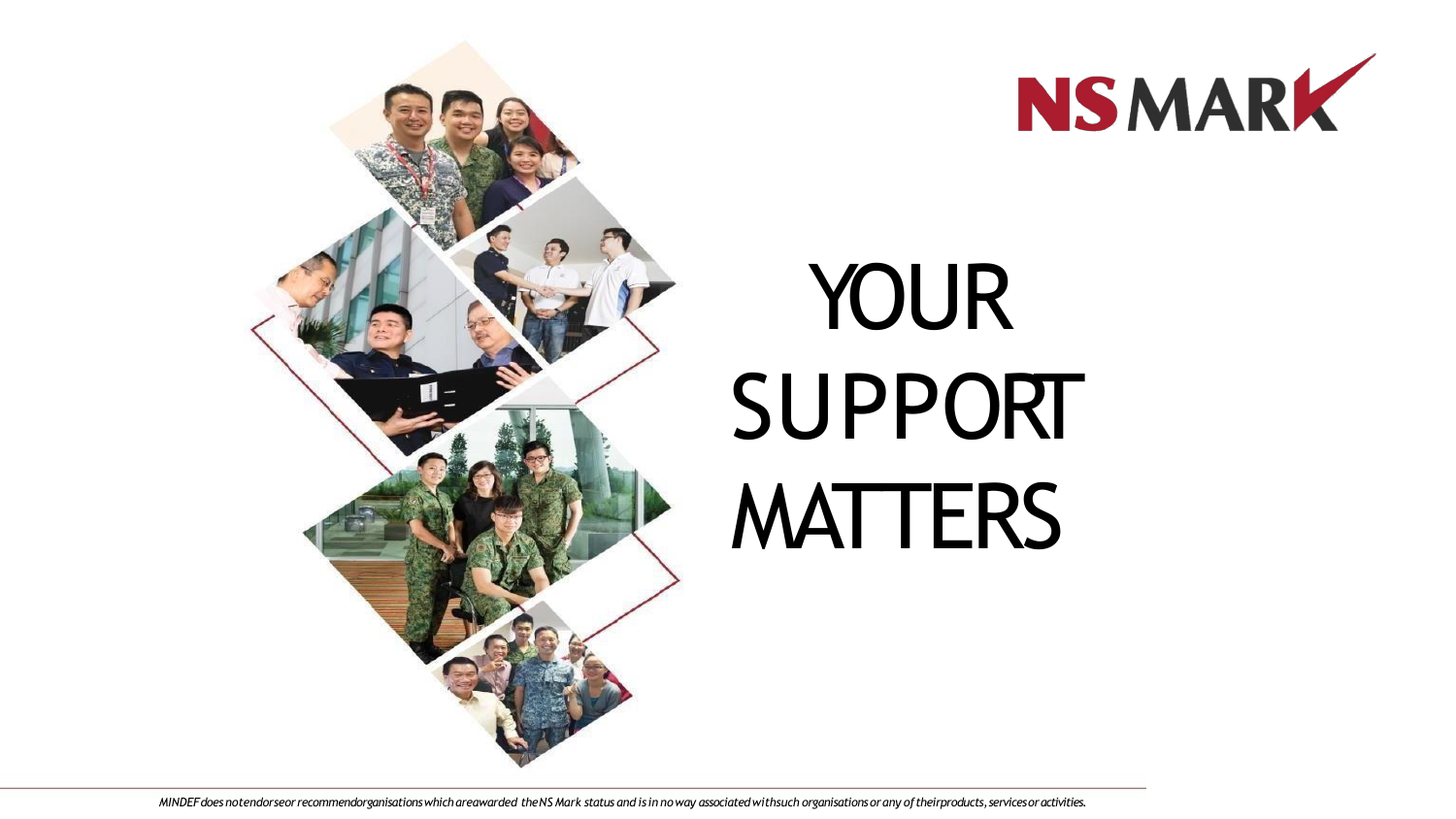#### 2022

- **LAUD ARCHITECTS PTE LTD**
- **PAREXEL INTERNATIONAL SINGAPORE PTE** LTD
- TÜV SÜD ASIA PACIFIC PTE LTD
- TÜV SÜD PSB PTE LTD
- **UNITED WORLD COLLEGE SOUTH EAST ASIA**

**NSMARK**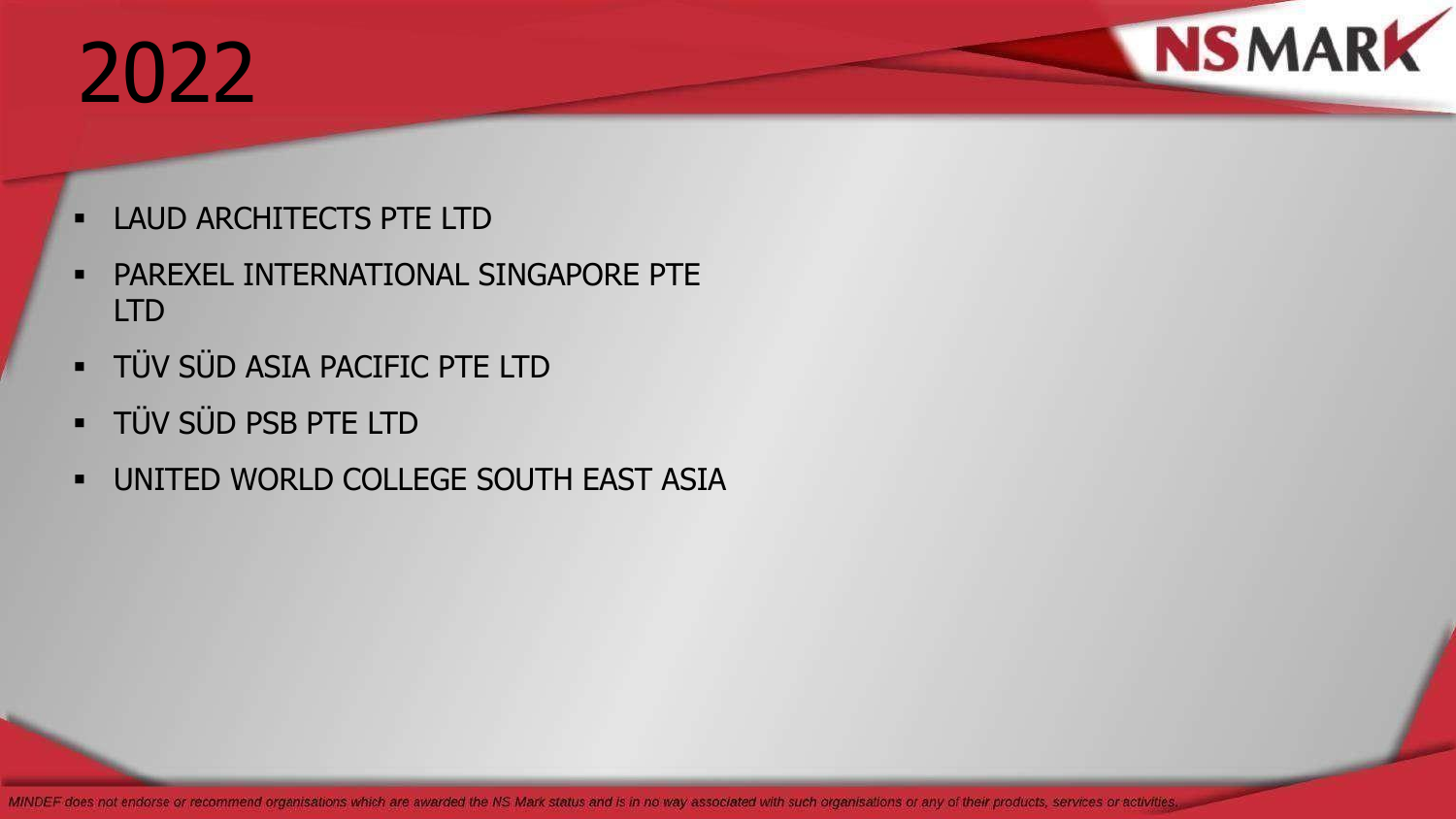## 2021

- 10 DEGREE SOLAR PTE. LTD.
- 101 FRUITS F.K.A 101 FRESH FRUITS TRADING
- AAS @ 217 EAST COAST ROAD PTE. LTD. f.k.a AA TRAFFIC PTE. LTD.
- **AAS ACADEMY PTE. LTD.**
- AAS INSURANCE AGENCY PTE. LTD. f.k.a AA INSURANCE SERVICES PTE. LTD. f.k.a AA FINANCIAL PLANNERS PTE. LTD.
- **ACE UNITED TECHNOLOGIES PTE. LTD.**
- ALBAR ENGINEERING PTE LTD
- ALRIGHTY LABS PTE. LTD.
- ALSTOM TRANSPORT (S) PTE LTD

**NSMARK** 

- AMAZON ASIA-PACIFIC HOLDINGS PRIVATE LIMITED
- **AMAZON ASIA-PACIFIC RESOURCES** PRIVATE LIMITED
- **AMAZON WEB SERVICES SINGAPORE** PRIVATE LIMITED
- AMERICAN EXPRESS INTERNATIONAL INC.
- **AMPLIFIC PTE. LTD.**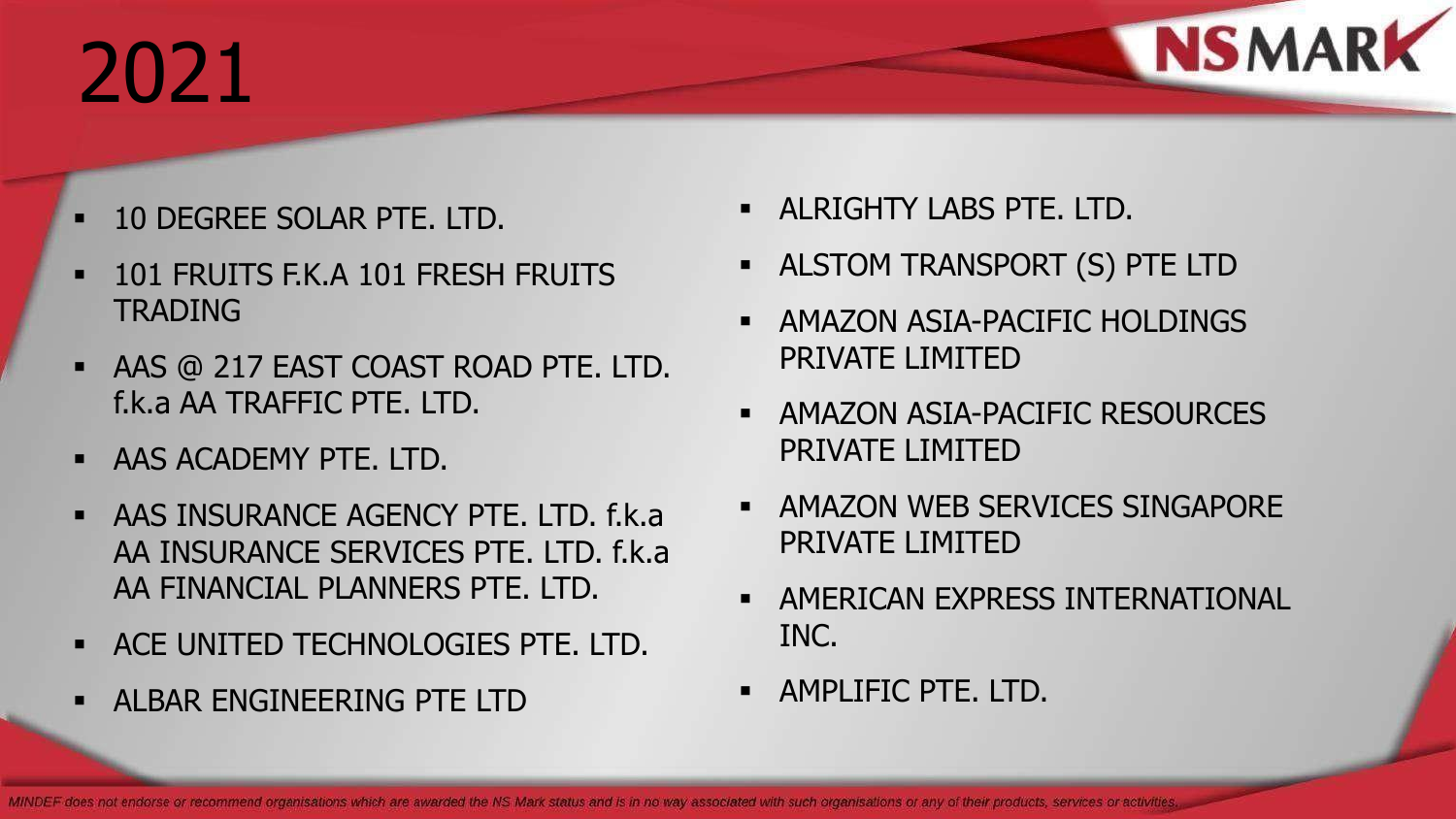

- ANGSANA PRIMARY SCHOOL
- ARK MANAGEMENT CONSULTANT PTE. LTD.
- **ASIA MEDICAL ENVIRO SERVICES PTE.** LTD. f.k.a TEE MEDICAL SERVICES PTE. LTD.
- AUDIBLE SINGAPORE PRIVATE LIMITED
- AUTOMOBILE ASSOCIATION OF **SINGAPORE**
- AUTOSWIFT RECOVERY PTE LTD f.k.a AUTO SWIFT RECOVERY PTE LTD
- AV ONE FM & ENGINEERING PTE. LTD.
- **AXXAINNO DESIGN SOLUTIONS PTE.** LTD. f.k.a AXXA DESIGN & PRINT PTE LTD
- **BGC GROUP PTE. LTD.** f.k.a BGC PTE. LTD.
- **BHAVANI STORES PRIVATE LIMITED**
- **BOUNCE SINGAPORE PTE. LTD.**
- **EXECUTELY MANPOWER BASE**
- CHEMTRON PTE LTD
- CHILDREN-AT-RISK EMPOWERMENT ASSOCIATION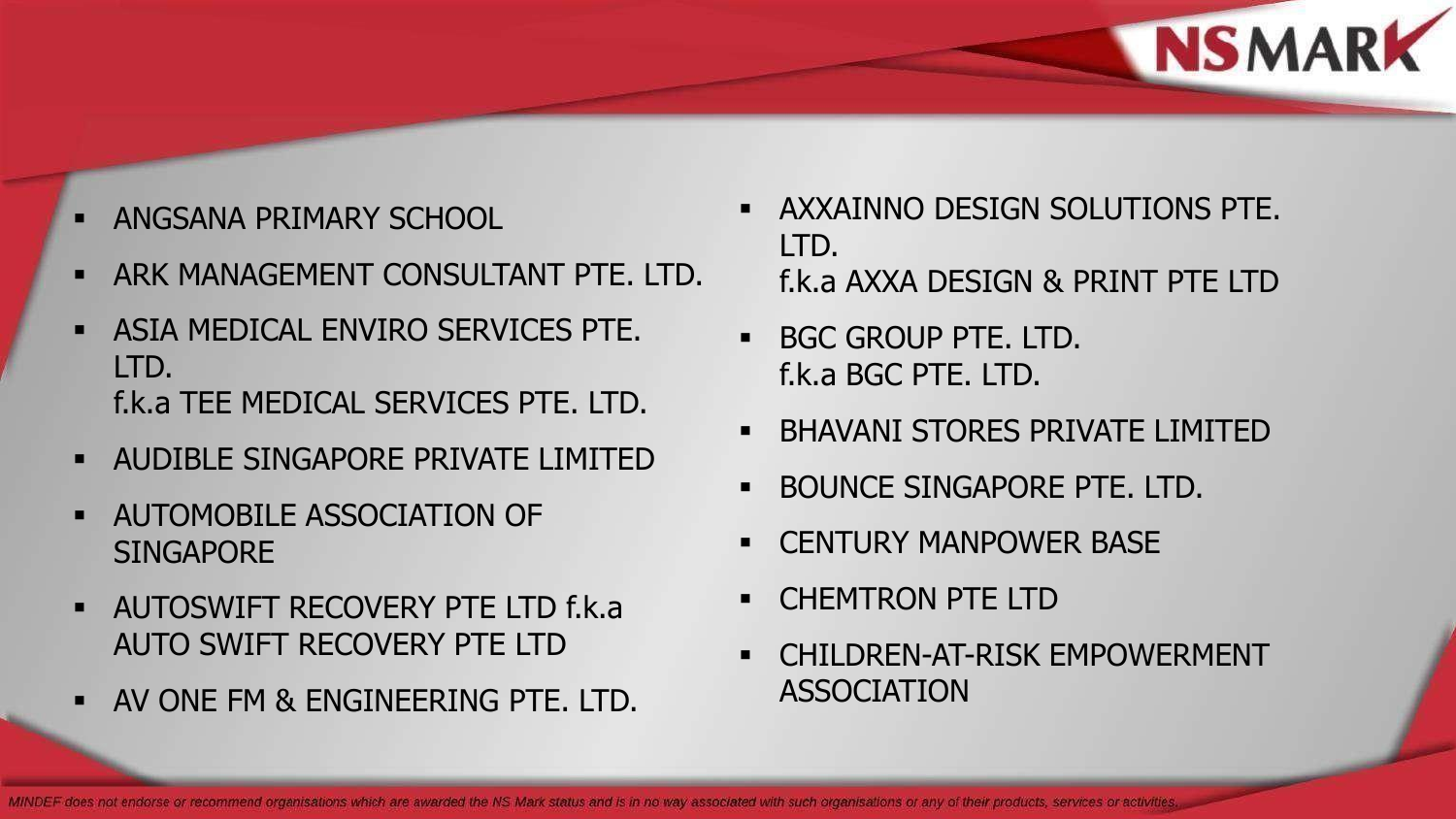

- COMPETITION AND CONSUMER COMMISSION OF SINGAPORE
- COOLED SINGAPORE PRIVATE LIMITED
- COUNCIL FOR ESTATE AGENCIES
- **CREDENX PTE. LTD.** f.k.a CREDENZ PTE. LTD.
- **CTRL N STUDIOS**
- **CYCLECT ELECTRICAL ENGINEERING PTE** LTD.
- DECLARATORS PTE. LTD.
- EBENEX PTE. LTD. f.k.a GROOFER PTE. LTD.
- ELONXTECH PTE. LTD.
- ENERGY WAVE WORLDWIDE PTE. LTD. f.k.a HHMK PTE. LTD. f.k.a LIFEMAX ASIA PTE. LTD.
- ENG HUP ENGINEERING PTE LTD
- ENSURE ENGINEERING PTE LTD
- EUROPEAN CHAMBER OF COMMERCE (SINGAPORE)
- EZ-LINK PTE LTD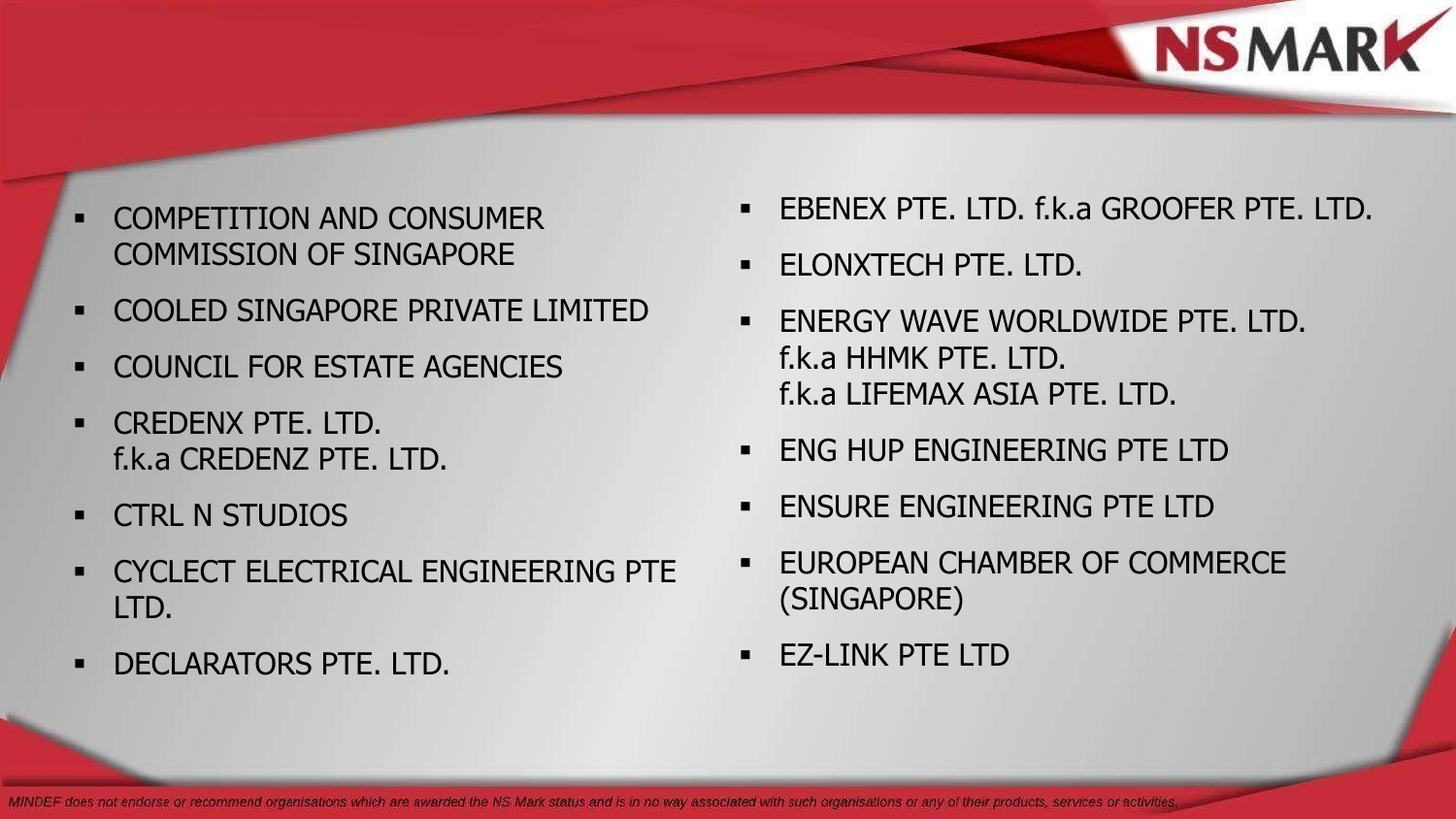

- FRONTIER FORCE TECHNOLOGY PTE LTD
- GALAXY CONTAINER SERVICES PTE. LTD.
- **GONGSHANG PRIMARY SCHOOL**
- HAI SING CATHOLIC SCHOOL
- HANEFLEX (S) PTE LTD
- **HHMK GROUP PTE. LTD.** f.k.a HHMK HOLDINGS PTE. LTD. f.k.a HHMK TRAVEL PTE. LTD.
- HHMK PRODUCTION PTE. LTD.
- **HONEYSPREE PTE. LTD.**
- HONEYWELL PTE LTD
- HWA CHONG INTERNATIONAL SCHOOL f.k.a HWA CHONG INTERNATIONAL SCHOOL LTD.
- IMR TEST LABS SINGAPORE PTE. LTD.
- JURONG PRIMARY SCHOOL
- K&K EMBROIDERY
- KACIFIC BROADBAND SATELLITES LTD. f.k.a KACIFIC BROADBAND SATELLITES PTE. LTD.
- KENSINGTON CORPORATE MANAGEMENT (S) PTE. LTD.
- KGS PTE. LTD.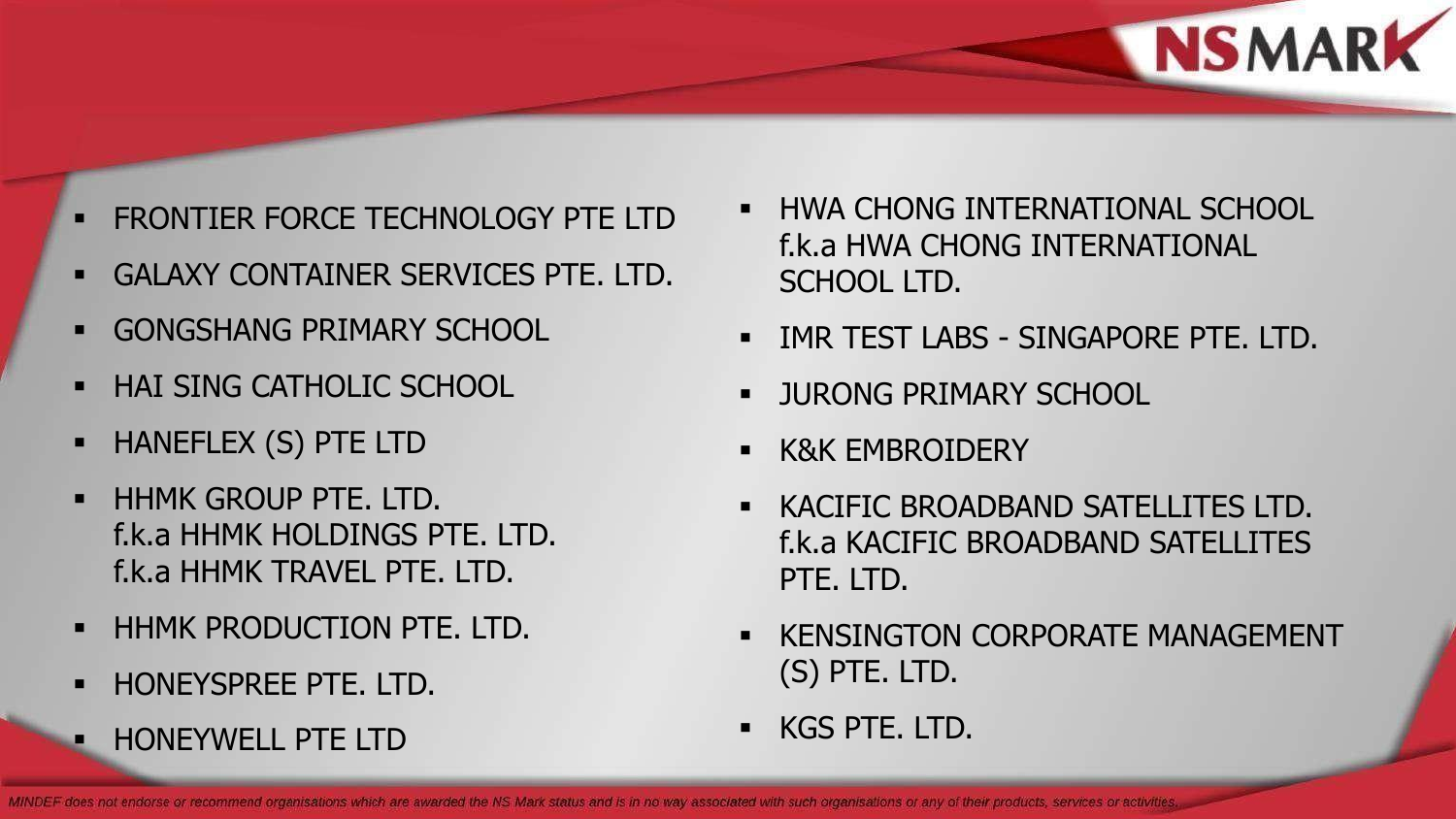

- KURO + KAGI PTE. LTD.
- LENOVO (SINGAPORE) PTE. LTD. f.k.a IBM PRODUCTS ASIA PTE. LTD.
- LENOVO ENTERPRISE SOLUTIONS (SINGAPORE) PTE. LTD.
- LEO INFOCOMM PTE. LTD.
- LONGRUNN MEDICAL TECHNOLOGIES PTE. LTD.
- MADAL EATING HOUSE PRIVATE LIMITED
- MAGENTA CONSULTING SERVICES PTE. LTD.
- MARKETING INSTITUTE OF SINGAPORE (MIS)
- MERIMEN TECHNOLOGIES (SINGAPORE) PTE. LTD.
- METELOS ADVISORY
- MINDO TEC PTE. LTD.
- MODERN MONTESSORI INTERNATIONAL PTE LTD
- NANYANG TECHNOLOGICAL UNIVERSITY ALUMNI CLUB
- NATIONAL DENTAL CENTRE OF SINGAPORE PTE. LTD.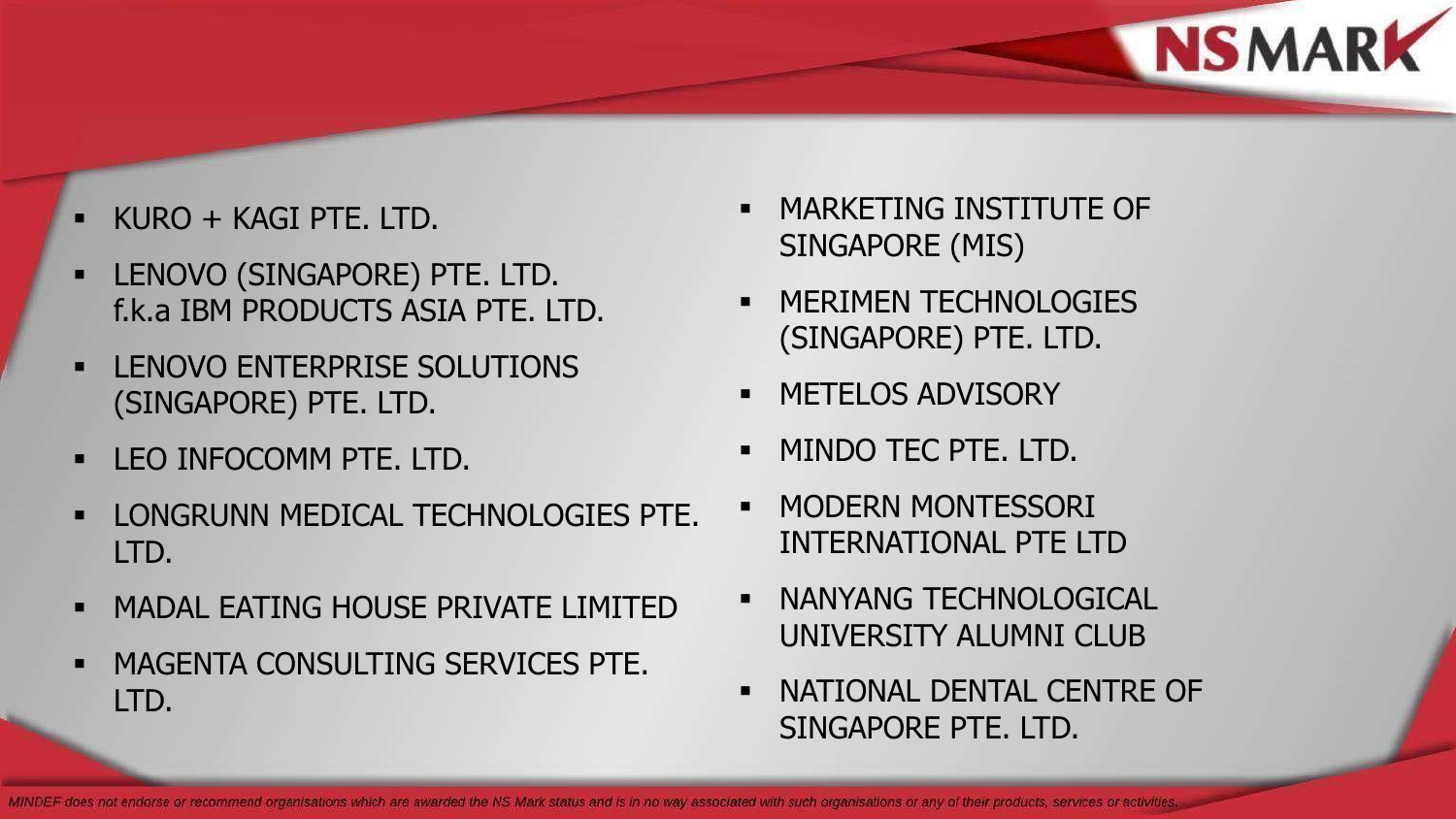

- NEWLIFT HOLDINGS PTE. LTD. f.k.a AEG HOLDINGS PTE LTD
- **NO DEVIATION PTE. LTD.**
- NORTH SPRING PRIMARY SCHOOL
- RUN MEDIA
- RYSENSE LTD.
- SAA ARCHITECTS PTE LTD f.k.a SAA PARTNERSHIP PTE LTD f.k.a SAA ARCHITECTS PTE LTD
- SEEDLY PTE. LTD.
- SEEKER SOFTWARE PTE. LTD.
- **SHATEC INSTITUTES PTE. LTD.** f.k.a SINGAPORE HOTEL AND TOURISM EDUCATION CENTRE PTE LTD f.k.a SHATEC SERVICES PTE. LTD.
- SIEMENS MOBILITY PTE. LTD.
- SINGAPORE AMBULANCE SERVICE & TRAINING PTF. LTD.
- SINGAPORE LABOUR FOUNDATION
- SINGTEC SECURITY PTE LTD
- SOPRA STERIA ASIA PTE. LTD.
- SUCCESSOR BUILDERS PTE. LTD.
- SVESTED PTE. LTD.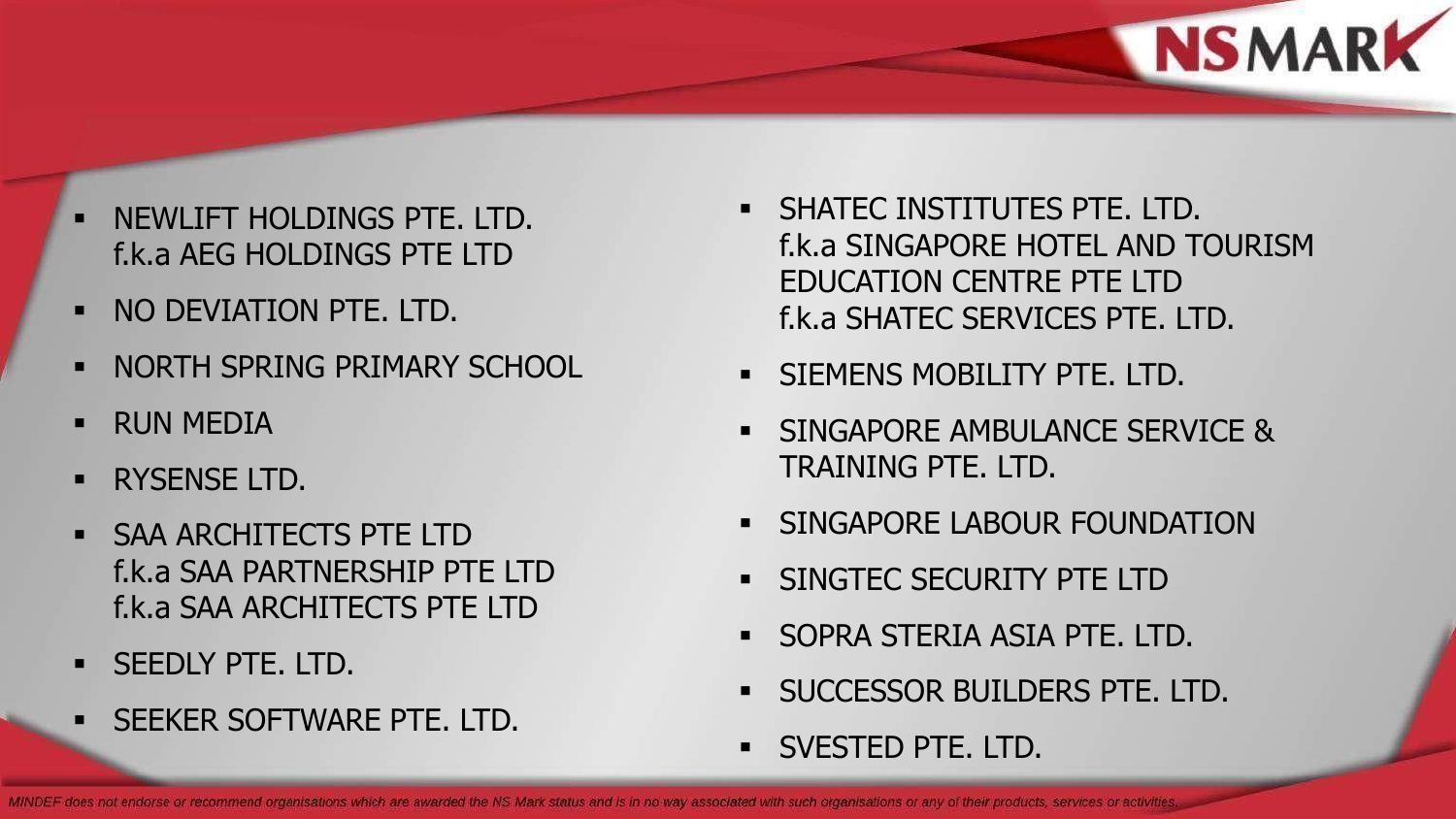

- TARGET RECRUITMENT PTE. LTD.
- TNO SYSTEMS PTE. LTD. f.k.a NOVA SICA PTE LTD f.k.a CLK SUB-CONTRACTOR & TILER PTE LTD
- TOKU PTE. LTD. f.k.a HYBRID NETWORKS PTE. LTD.
- TOUGH PTE. LTD. f.k.a KAWANG HUI INDUSTRIAL PTE LTD
- TOWER TRANSIT SINGAPORE PTE. LTD.
- TWITCH INTERACTIVE SINGAPORE PRIVATE LIMITED
	- UNITED E & P PTE. LTD.
- WISELINK TECHNOLOGY PTE LTD
- WORLD GOLD COUNCIL (SINGAPORE) PTE. LTD. f.k.a WGC (FAR EAST) PTE LTD
- YANG & YAP CLINIC & SURGERY PTE LTD
- YAP LOH & PARTNERS LLP
- YOU TIAO MAN PTE. LTD.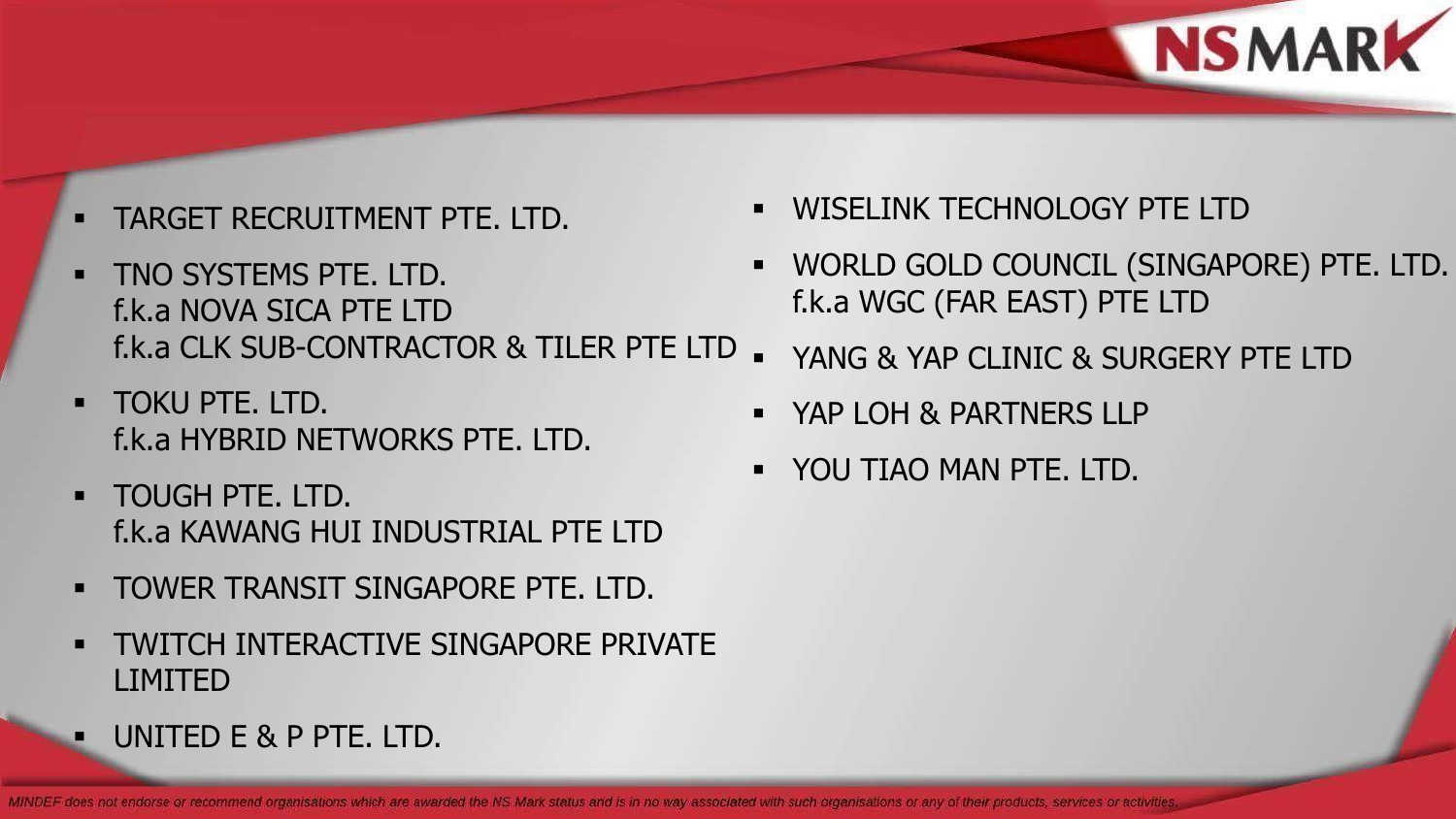## 2020

- 10 REGAL PTE LTD
- AAVC CLINIC
- AEI LEGAL LLC
- AMITY GLOBAL INSTITUTE PTE. LTD.
- ANTASIS PTE LTD
- **ARC GRP ASIA PTE. LTD.**
- ARDOUR CONSULTANCY LLP
- ARMOR ASIA IMAGING SUPPLIES PTE LTD
- ASIA WATERJET EQUIPMENT PTE LTD
- BIZ SQUARE PTE. LTD.
- BLACK WHITE SHEEP PTE LTD
- BLPL SINGAPORE PTE. LTD.
- BRITISH CHAMBER OF COMMERCE **SINGAPORE**

**NSMARK** 

- CAPITALAND LIMITED
- CAREERBUILDER SINGAPORE PTE LTD
- CENTER FOR COMPETENCY-BASED LEARNING & DEVELOPMENT PTE LTD
- **CHIMERIC TECHNOLOGIES PTE. LTD.**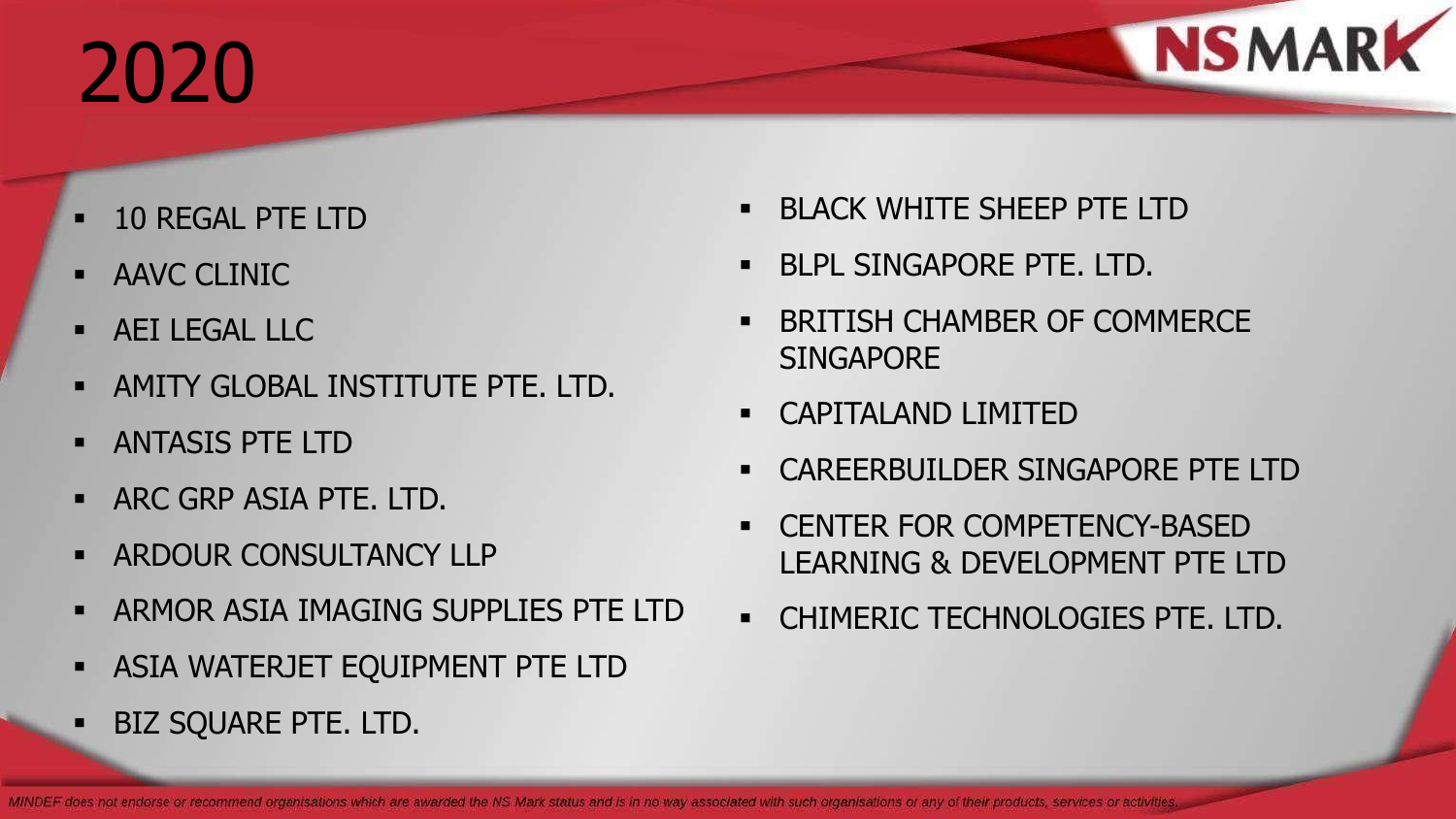

- CHINA-SINGAPORE SUZHOU INDUSTRIAL PARK DEVELOPMENT GROUP CO., LTD. (SINGAPORE BRANCH)
- CLEARLY HR PTE. LTD.
- CLOUD I/OS PTE LTD
- **CONSCIOUS EMERGENCE PTE LTD**
- CRAMOIL SINGAPORE PTE LTD
- CYS GLOBAL REMIT PTE LTD
- D & G MARKETING PTE. LTD.
- DAILY FOOD SUPPLIES PTE LTD
- DIAGPAY TECHNOLOGY PTE LTD
- DIVERSE MEDIA PTE. LTD.
- DREAM STATION PTE. LIMITED
- DUNMAN HIGH SCHOOL
- DURAPOWER TECHNOLOGY (SINGAPORE) PTE. LTD.
- EMINEO PURSUITS
- EXPLOMO CORPORATION PTE. LTD.
- FLAKECOAT TECHNOLOGY PTE LTD
- FOODTALKS CATERER & MANUFACTURER
- FORTYTWO PTE. LTD.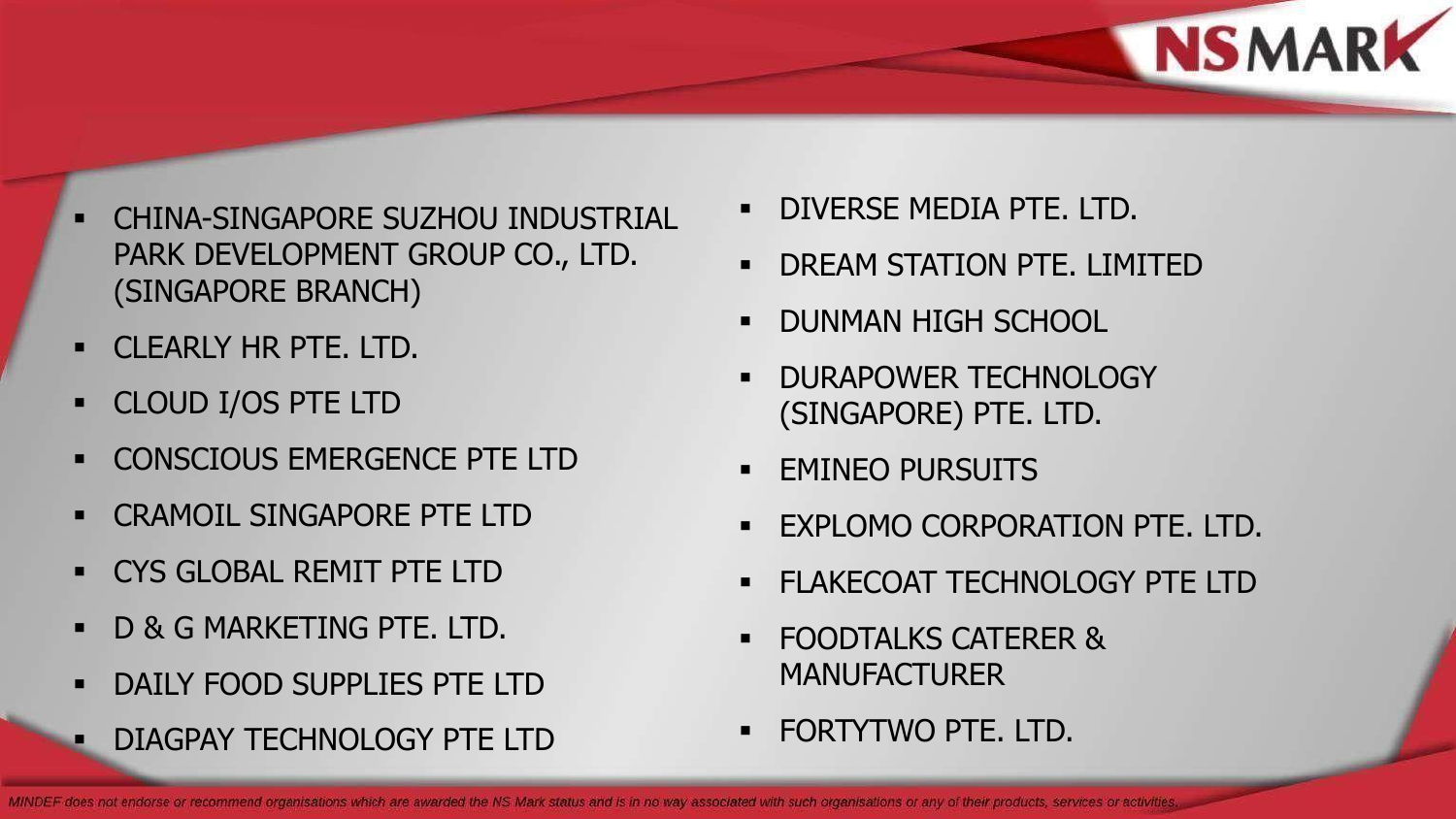

- FORWARD TECHNOLOGIES PTE LTD
- GAVIN'S TUITION
- **HOE HOE ENGINEERING PTE LTD**
- **HONG LAM MARINE PTE LTD**
- IG ASIA PTE. LTD.
- **INNOVATIVE PEST PTE. LTD**
- **ISE INTERNATIONAL PTE. LTD.**
- IZAH RAHMAN CORNER
- J&J DELIVERY HOLDINGS PTE. LTD.
- K & J ENGINEERING PTE LTD
- KGI SECURITIES (SINGAPORE) PTE. LTD.
- **KHOO SUN PRINTING PTE LTD**
- KILLEM PEST PTE LTD
- KL ENVIRO PTE. LTD.
- KOMPACPLUS PTE LTD
- KONG SHIANG ENGINEERING
- LIAN HUP SENG CONSTRUCTION
- LIBERTY NAVIGATION (S) PTE. LTD.
- **LS 2 SERVICES PTE LTD**
- MAKINO ASIA PTE LTD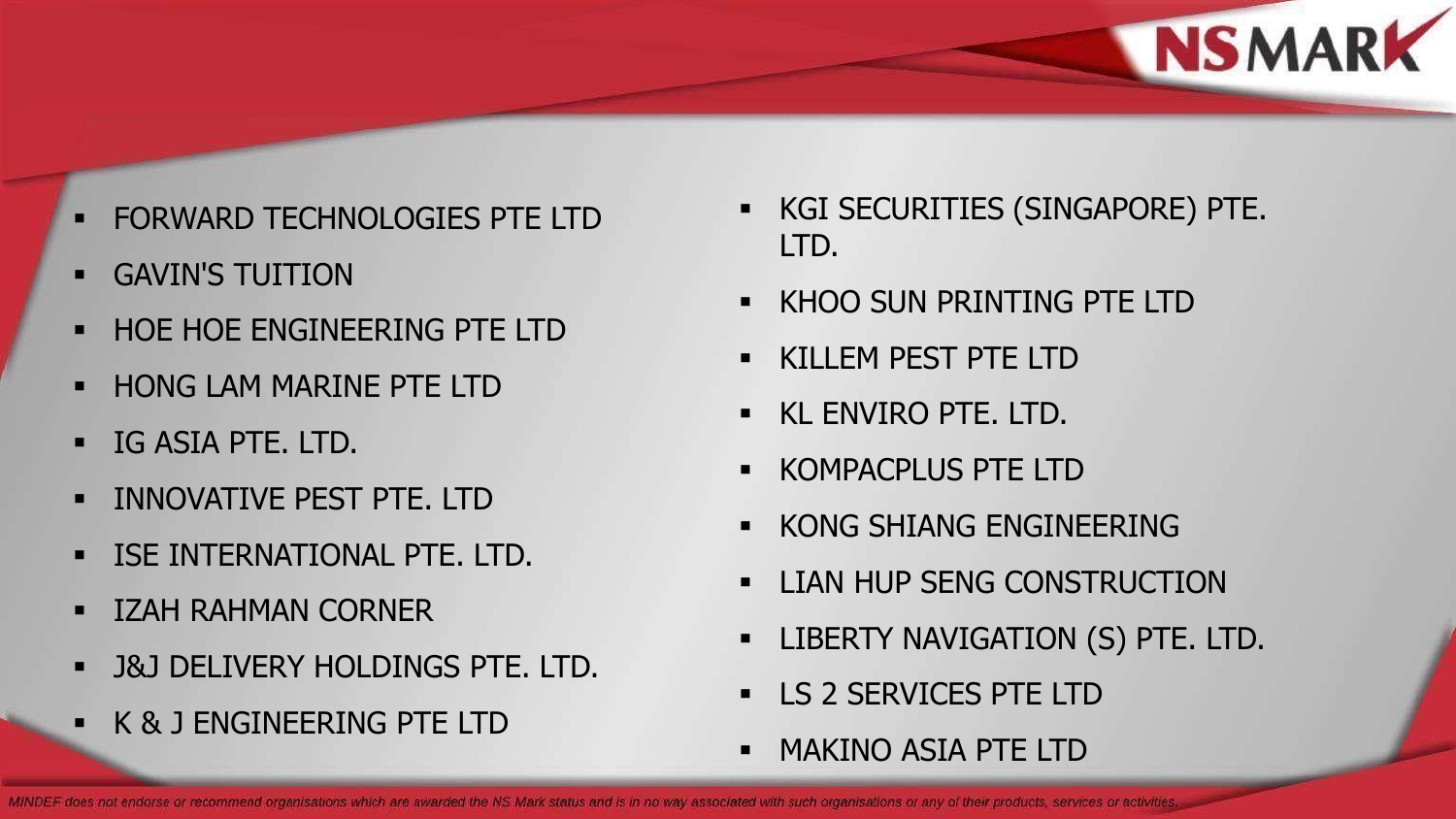

- MEDLINK SERVICES PTE. LTD.
- MOXIE DESIGN
- OCTOPUS8
- ORIENT EXPRESS LINES (SINGAPORE) PTE LIMITED
- OVERSEA-CHINESE BANKING CORPORATION LIMITED
- **P.K. AUTO PARTS PTE. LTD.**
- PACIFIC AUTOPARTS PTE LTD
- **PASCAL INDUSTRIES PTE. LTD.**
- PERCEPT SOLUTIONS PTE LTD
- PREZTIGEZ ASIA PTE LTD
- PRIMER-UNIGLOBE (SINGAPORE) PTE. LTD.
- PROPEROUS PTE. LTD.
- PROVIDENCE SHIP MANAGEMENT PTE. LTD.
- QUEK & QUEK CIVIL ENGINEERING PTE LTD
- QUIRKY HAUS PTE. LTD.
- RAINDROP HOLDINGS LLP
- RAMKY CLEANTECH SERVICES PTE LTD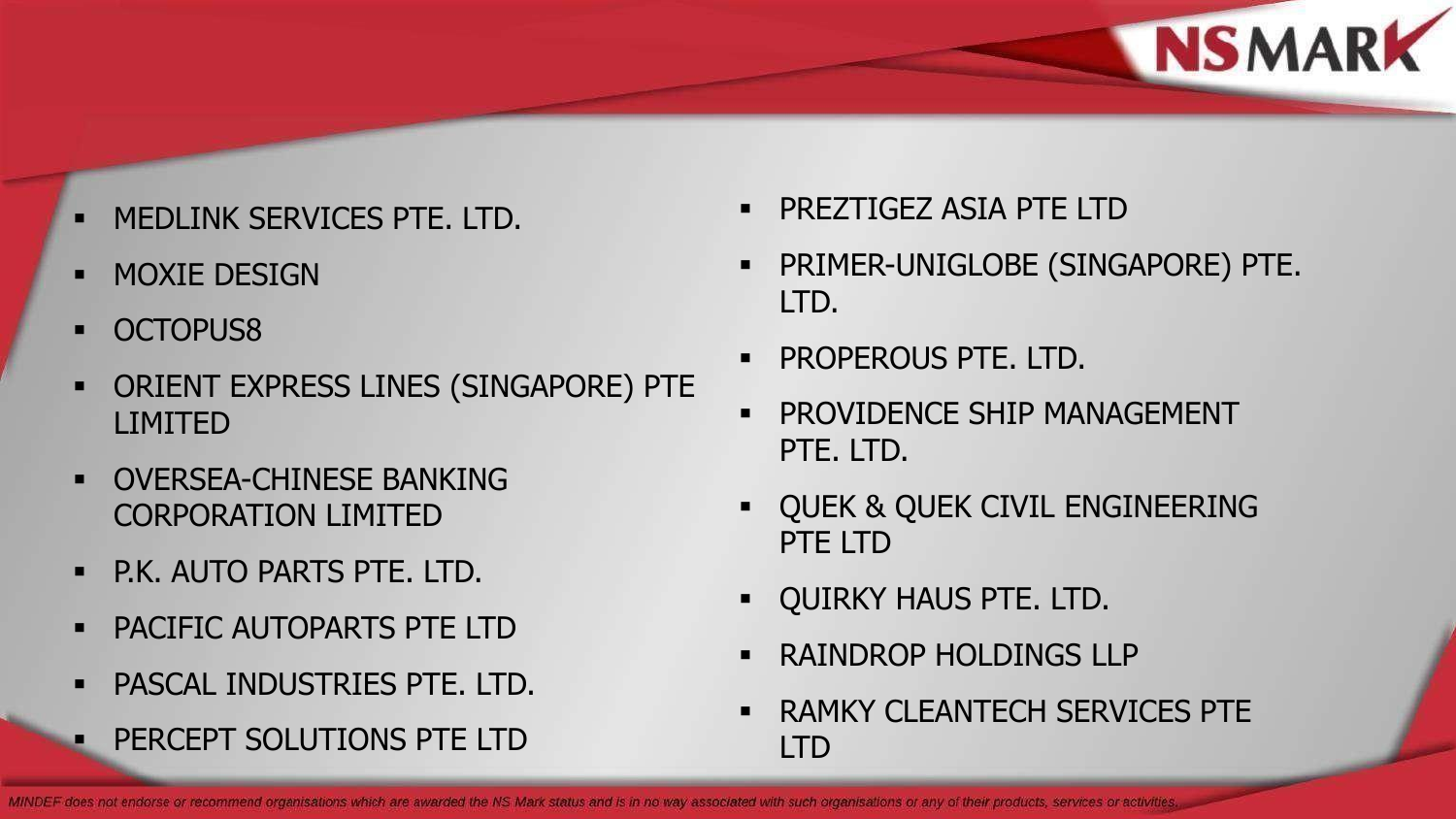

- RAS SECURITY PTE. LTD.
- RAYTHEON ANSCHUETZ SINGAPORE PTE. LTD.
- RBMA PTE LTD
- **RE360 SINGAPORE PTE LTD**
- RICOH PTE LTD RICOH (SINGAPORE) PTE LTD
- RMA CONTRACTS PTE LTD
- SANDS GLOBAL PTE. LTD.
- **SERVTECH COMMUNICATIONS PTE. LTD.**
- SHUN YUAN TRADING & CONSTRUCTION PTE LTD
- SINGAPORE ALE PTE LTD
- SINGAPORE PRECISION ENGINEERING AND TECHNOLOGY ASSOCIATION
- SO DRAMA! ENTERTAINMENT
- SOLARGY PTE. LTD.
- SOUTH CENTRAL COMMUNITY FAMILY SERVICE CENTRE LTD
- **SPARTANS SERVICE SUPPORT PTE.** LTD.
- TALENTKRAFT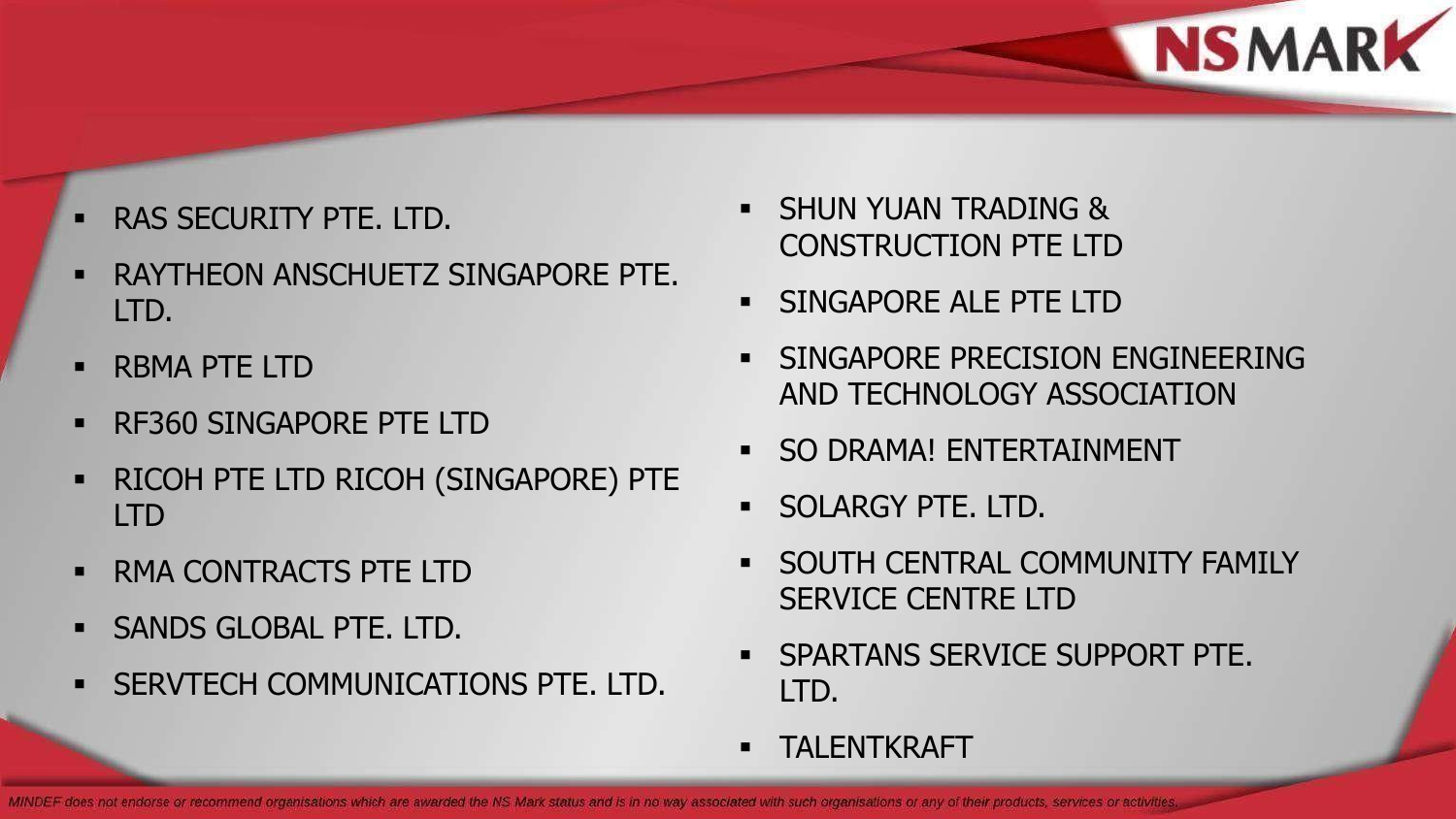

- TALENTVIS SINGAPORE PTE LTD
- TITO ISAAC & CO LLP
- TOPCOM MESSAGING PTE LTD
- TOPOCEAN CONSOLIDATION SERVICE (S) PTE LTD
- **TRANSWORLD GLS (SINGAPORE) PTE. LTD.**
- TRANSWORLD GROUP SINGAPORE PTE. LIMITED
- **TRIPARTITE ALLIANCE LIMITED**
- **VECTOR AEROSPACE PTE LTD**
- VEOLIA ES SINGAPORE INDUSTRIAL PTE LTD
- **UIETNAM AIRLINES JSC**
- WEB SYNERGIES (S) PTE LTD
- WILD SPLASH
- YOTEL SINGAPORE ORCHARD ROAD
- ZINIER ASIA PTE LTD
- **EXAMPLE ZIVY ARCHITECTS**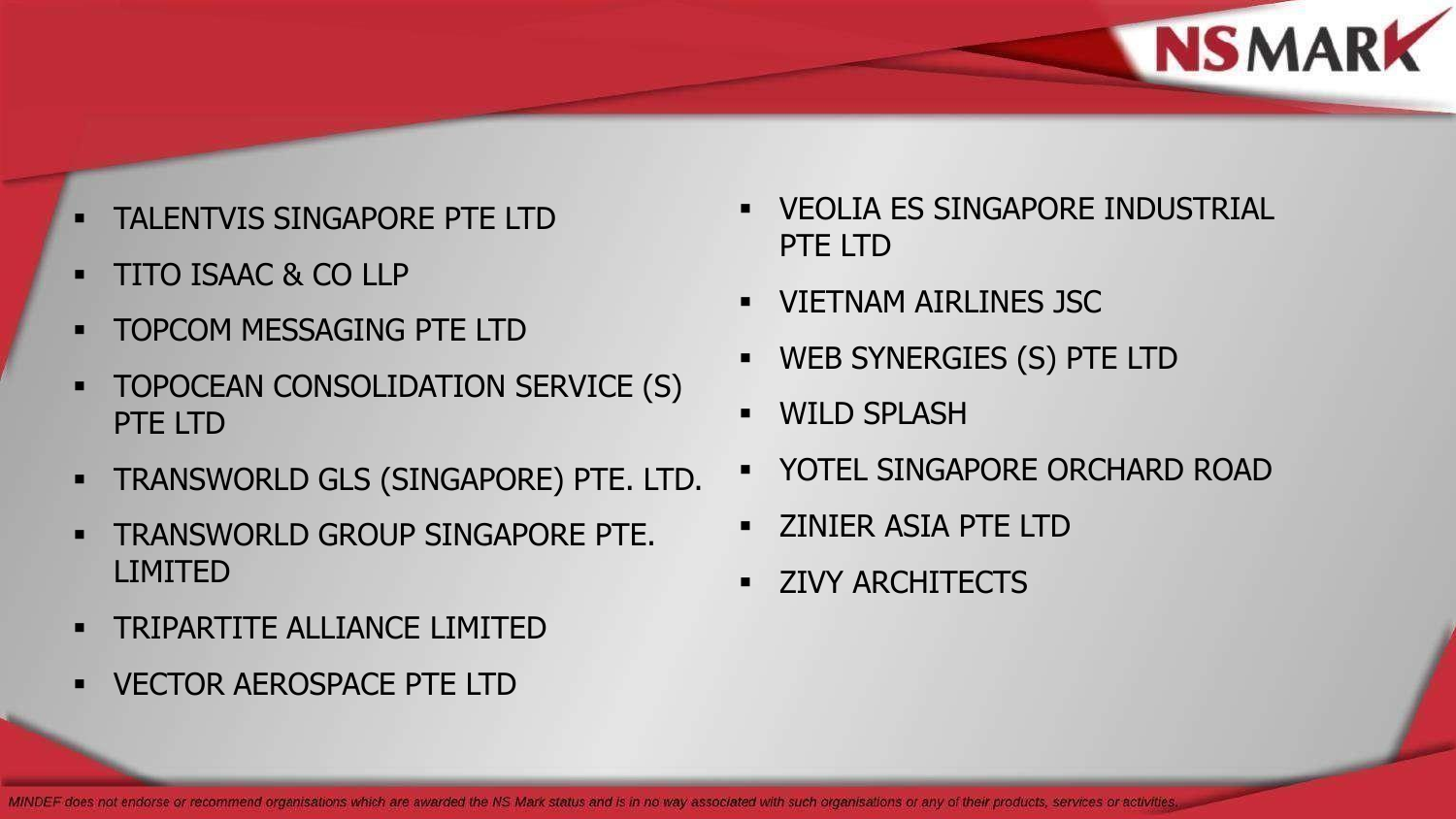## 2019

**NSMARK** 

- 83 DESIGN & PRINT PTE LTD
- ACCTRUST ADVISORY PTE LTD
- ACE GLOBAL VENTURES PTE LTD
- **ACELINK LOGISTICS PTE LTD**
- **ACEPLP.COM PTE. LTD.**
- ACESTES PTE LTD
- **ACESYNERGY BROKERS PTE LTD**
- **ACKA INTERNATIONAL CONSULTANTS**
- ACP COMPUTER
- ACUIZEN TECHNOLOGIES SINGAPORE PTE. LTD.
- **ADAWN MARKETING PTE LTD**
- ADCEL CONTAINER & SERVICES PTE LTD
- ADIRECT SINGAPORE PTE LTD
- ADVANCED MICRO DEVICES
- AESTHETICS MARKETING ASIA
- AETTOS PTE LTD
- AGENCY FOR INTEGRATED CARE
- AI CONSO PTE LTD
- AIR CHINA LIMITED (SINGAPORE BRANCH)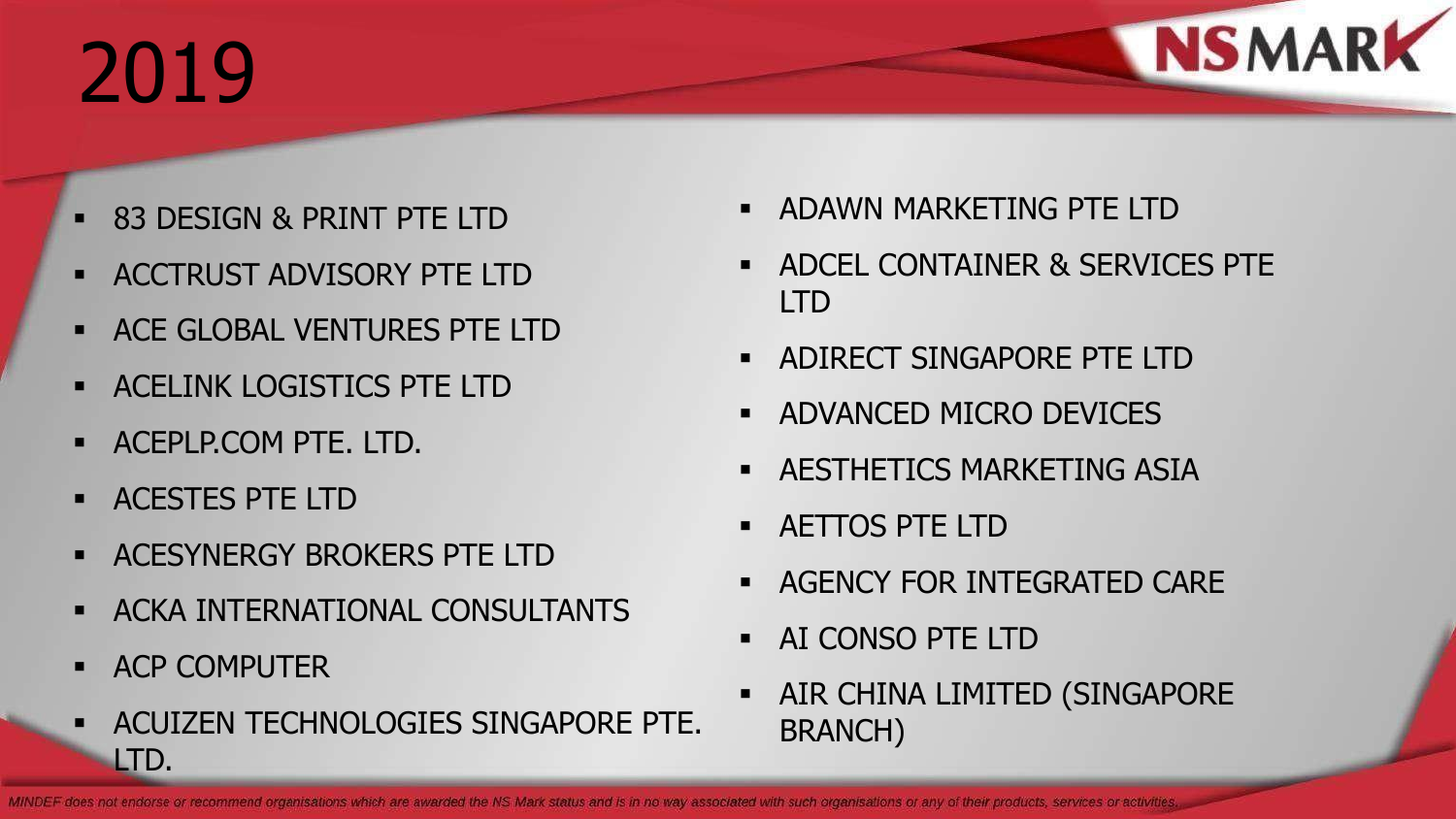

- AKAAL SECURITY PTE LTD
- ALL EIGHTS (SINGAPORE) PTE LTD
- ALLEN & GLEDHILL LLP
- ALPHA & OMEGA LAW CORPORATION
- ALPHA PLASTIC INDUSTRIES PTE LTD
- **AMAZING SOUK**
- ANTIOCH CONSULTING & TRAINING
- **ANZ MIGRATION PTE LTD**
- ANZEN GLOBAL PTE LTD
- APAR TECHNOLOGIES PTE LTD
- APPS-CONNECT PTE LTD
- ASCENDO PTE LTD
- **ASHLEY-EDISON ASIA PTE LTD**
- **ASIA HEALTHCARE LOGISTICS**
- **ASPIRE CUESPORTS PTE LTD**
- ASSETS ADVISORY
- ASSURE IT PTE LTD
- ATD SOLUTIONS (S) PTE LTD
- AUDIO VISUAL ELECTRONICS DESIGN AND SERVICES (AVEDS)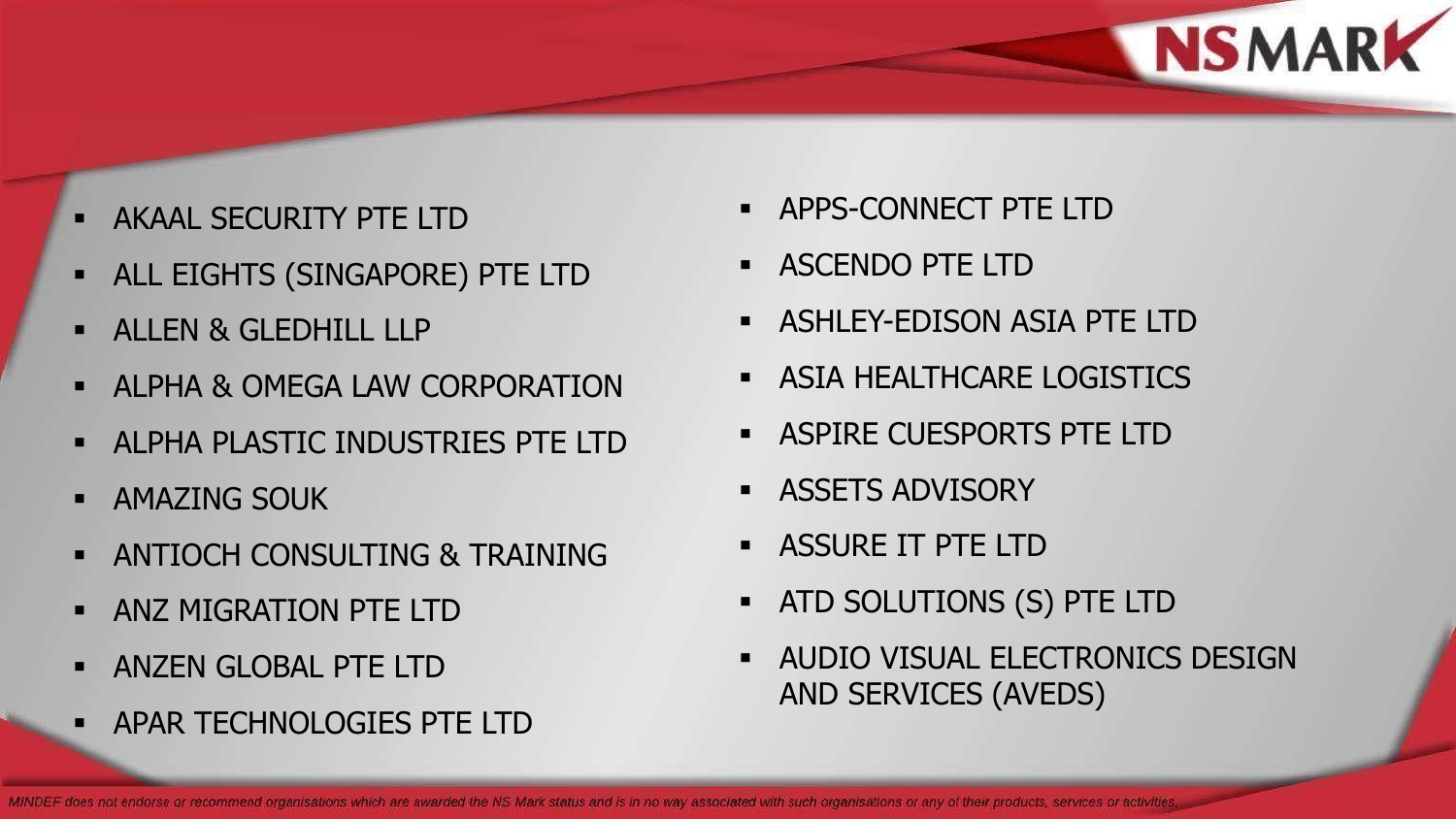

- AUTOMATED MANUFACTURING SOLUTIONS PTE LTD
- AVENSYS CONSULTING PTE LTD
- AVM MARINE SERVICES PTE. LTD.
- **AVM SYSTEMS PTE LTD**
- AVODAQ PTE. LTD.
- AV-SCIENCE MARKETING PTE LTD
- AXIS PETROCHEM PTE LTD
- BDO LLP
- BERLITZ SINGAPORE PTE LTD
- BIKEMART SG
- BIONICXP PTE LTD
- BIPO SERVICE (SINGAPORE) PTE. LTD.
- **BIRD & BIRD ATMD LLP**
- BITOPIA TECHNOLOGY PTE LTD
- BIZSQUARE MANAGEMENT CONSULTANTS PTE LTD
- BIZSUPERMART PTE LTD
- BOND INTERNATIONAL CONSULTANTS PTE LTD
- BOUNCE SINGAPORE PTE LTD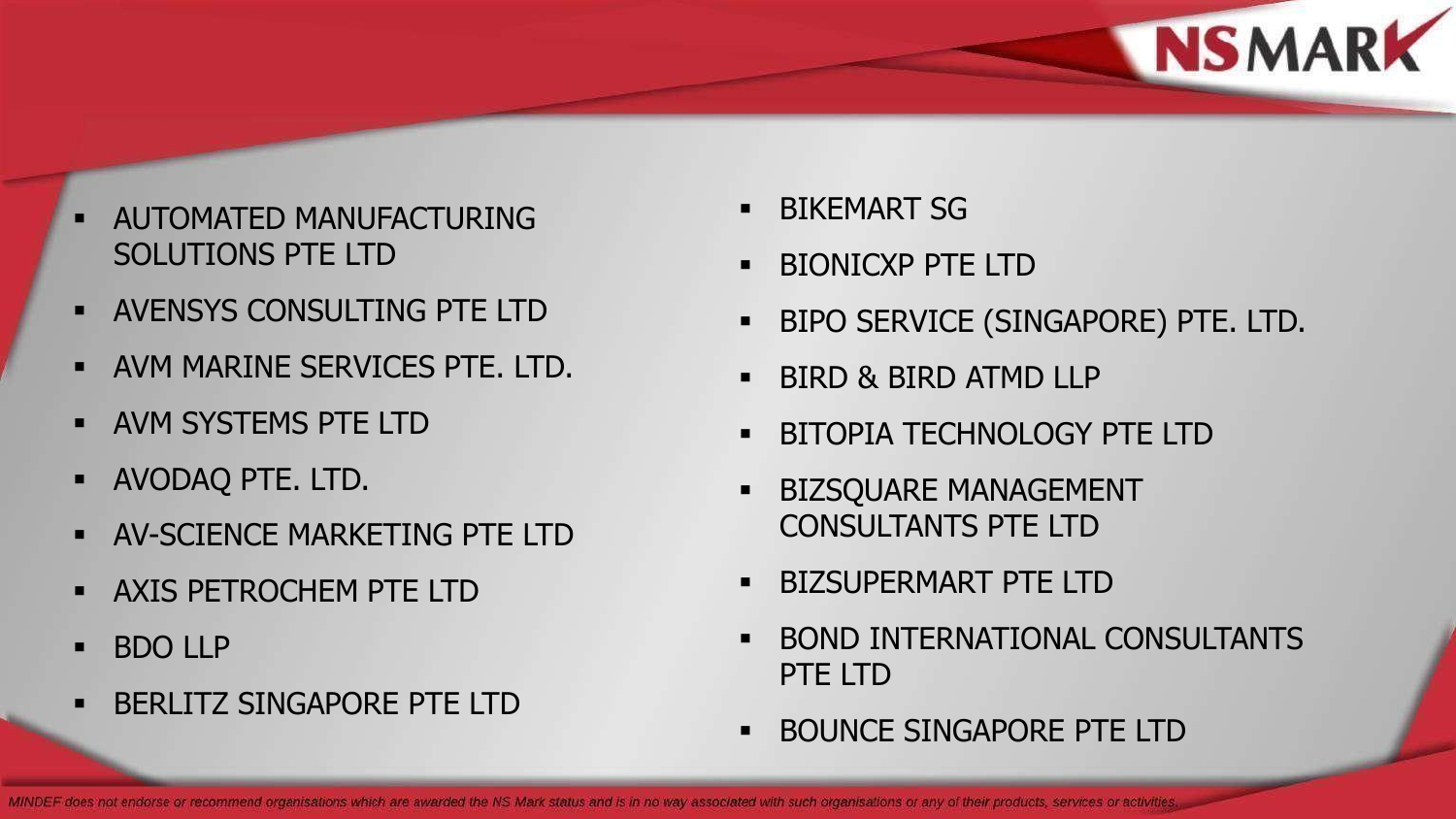

- BOUSTEAD PROJECTS E & C PTE LTD
- BRAINERGY INTERNATIONAL
- **BROADRICK SECONDARY SCHOOL**
- BUILDING SYSTEM & DIAGNOSTICS PTE LTD
- BURGER KING SINGAPORE PTE LTD
- CAD-IT CONSULTANTS (ASIA) PTE LTD
- CANACT PTE. LTD.
- CAPELLA HOTEL GROUP
- CARTIMES AUTO-RENT PTE LTD
- CARTRACK TECHNOLOGIES SOUTH EAST ASIA PTE LTD
- CARVA DIGITAL INNOVATIONS PTE. LTD.
- **CASUGOL**
- CELESTAR COMMUNICATIONS PTE LTD
- **EXECUTE CONSULTING** PTE. LIMITED
- CET GLOBAL
- CHAMPIONS GROUP PTE LTD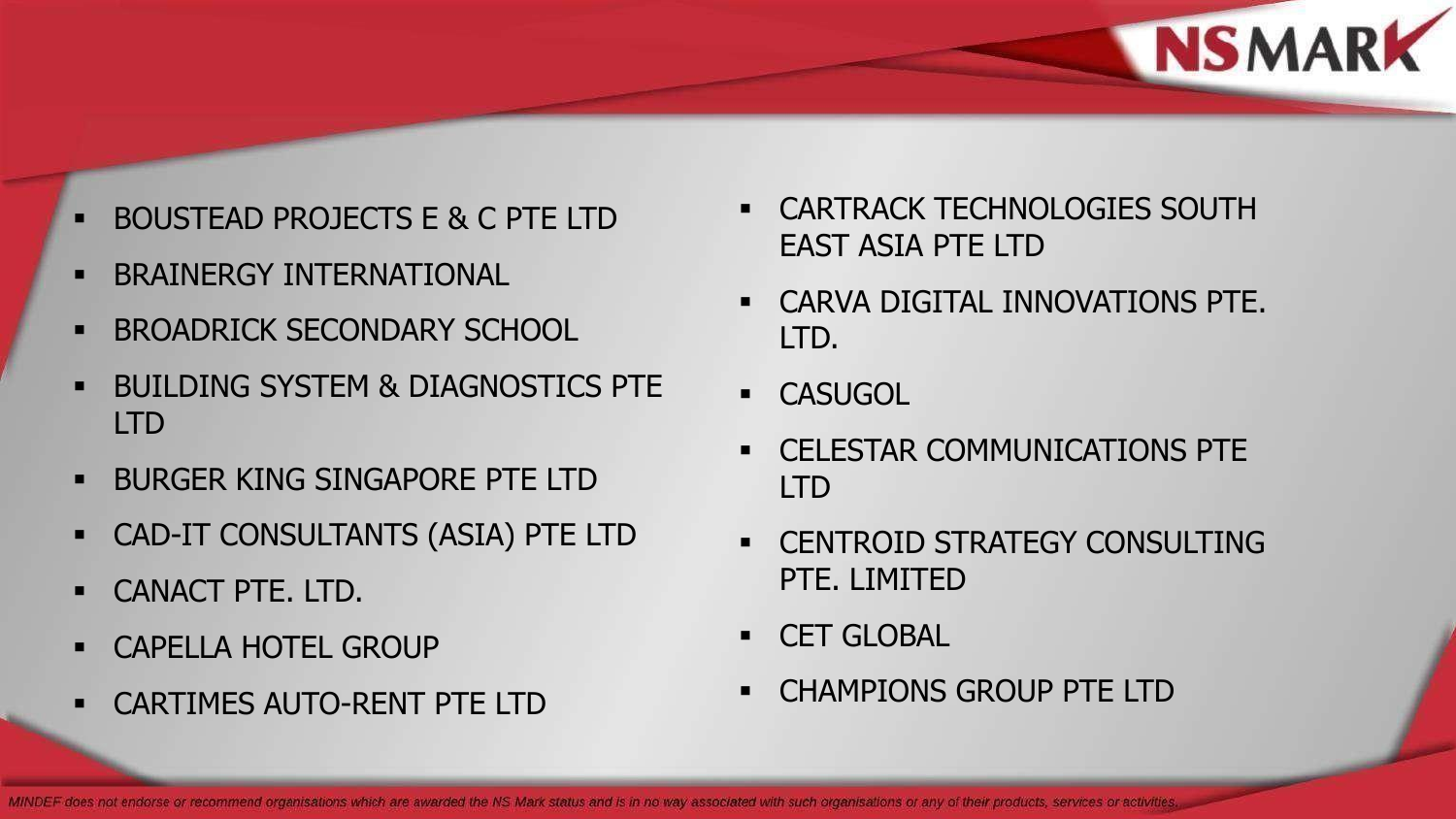

- CHAN RONG FEN BUILDING CONSTRUCTION PTE LTD
- **CHARTERED ASIA TECHNOLOGY** ENTERPRISE PTE LTD
- CHRISTEL (GROUP OF COMPANIES)
- CINDI CLASSIQUE PTE LTD
- **CLOUD INNOVATES**
- COGNIZANT TECHNOLOGY SOLUTIONS ASIA PACIFIC PTE. LTD.
- COMMUNE LIFESTYLE PTE LTD
- COMPASS GROUP (SINGAPORE) PTE LTD
- CONFIDENCE FUNERAL SERVICES PTE LTD
- CONVERGENT SMART TECHNOLOGIESIYHR PTE LTE
- CORDLIFE GROUP LIMITED
- COUNCIL FOR THIRD AGE
- CRE8TEC PTE LTD
- CTES CONSULTING PTE. LTD.
- CUBIC TECHNOLOGIES SINGAPORE PTE LTD
- CUTECH INFOCOMM SOLUTIONS PTE LTD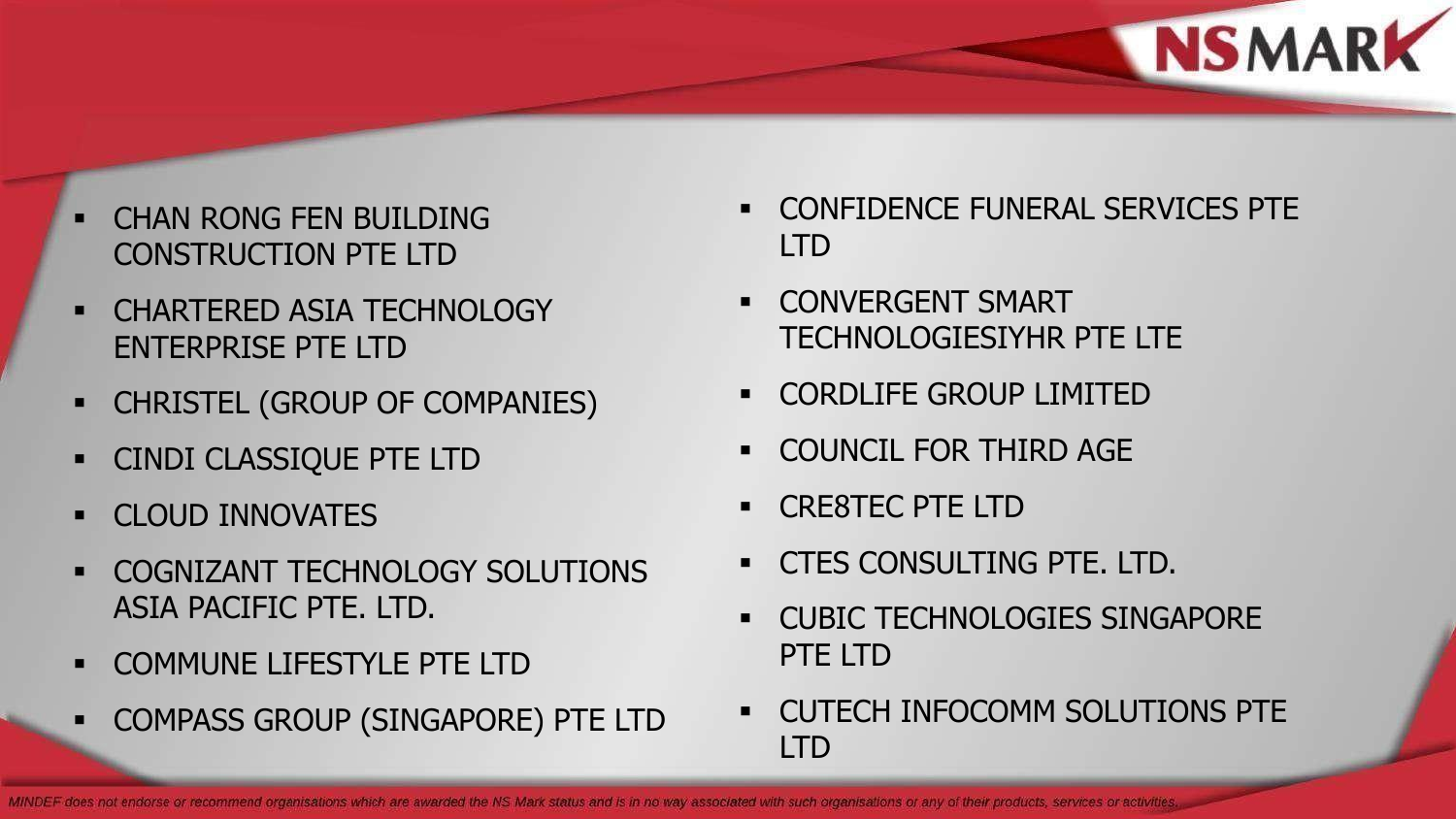

- CYCLE & CARRIAGE AUTOMOTIVE PTE LTD
- CYCLE & CARRIAGE FRANCE PTE LTD
- CYCLE & CARRIAGE INDUSTRIES PTE LTD
- CYCLE & CARRIAGE KIA PTE LTD
- **CYCLECT ELECTRICAL ENGINEERING PTE** LTD
- CYIENT SINGAPORE PRIVATE LIMITED
- **DANAMIC PTE. LTD.**
- DASTELL LLP
- DATA TERMINATOR PTE LTD
- DCA MANAGEMENT PTE LTD
- DDI-ASIA/ PACIFIC INTERNATIONAL, LTD.
- DEEP SECURITY SERVICES PTE LTD
- DELOUIS INTERNATIONAL PTE LTD
- DELUGE FIRE PROTECTION (S.E.A) PTE LTD
- DETRACK SYSTEMS PTE LTD
- DEWE SOLUTIONS PTE LTD
- DIVETECH MARINE SERVICES PTE LTD
- DNATA SINGAPORE PTE LTD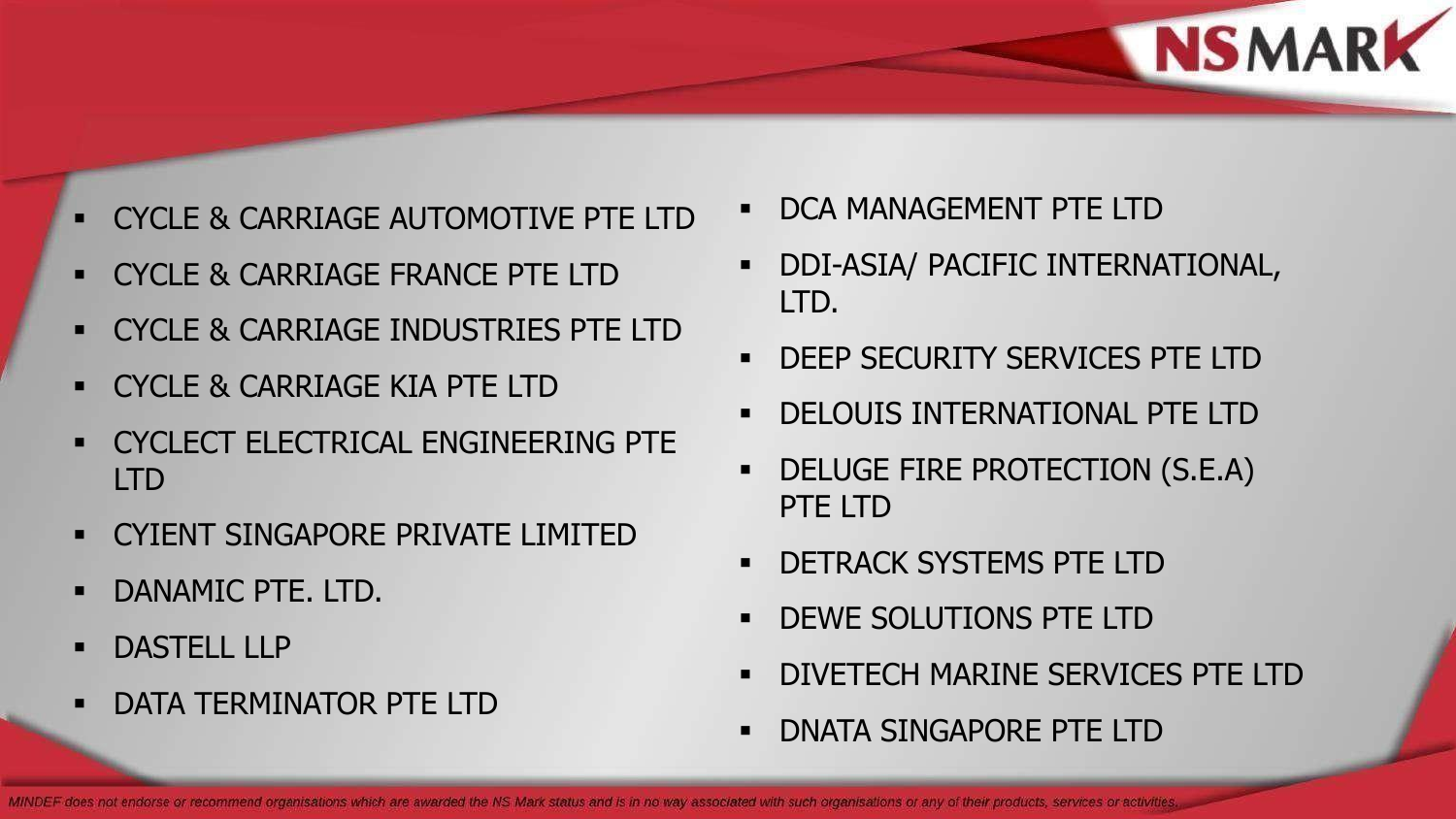

- DOUGLAS BUSINESS SCHOOL
- DOVECHEM PACKAGING PTE LTD
- **DPRL CORPORATION PTE LTD**
- DRAEGER SINGAPORE PTE. LTD.
- **DTAL TECHNOLOGIES**
- **DYNAMIX LEARNING LLP**
- **EASTCOM SYSTEMS PTE LTD**
- EASTERN HARVEST FOODS (SINGAPORE) PTE LTD
- EAZI PRINTING PTE LTD
- ENGIE SERVICES SINGAPORE PTE LTD
- **EPE PACKAGING PTE LTD**
- **EPTA ASIA PTE LTD**
- **ESN TECHNOLOGY PTE LTD**
- ESPRIMO PTE LTD
- EUNOIA PTE LTD
- EXABYTES NETWORK (SINGAPORE) PTE LTD
- **EXCEL MARCO INDUSTRIAL SYSTEMS** PTE LTD
- EXCONET23 PTE LTD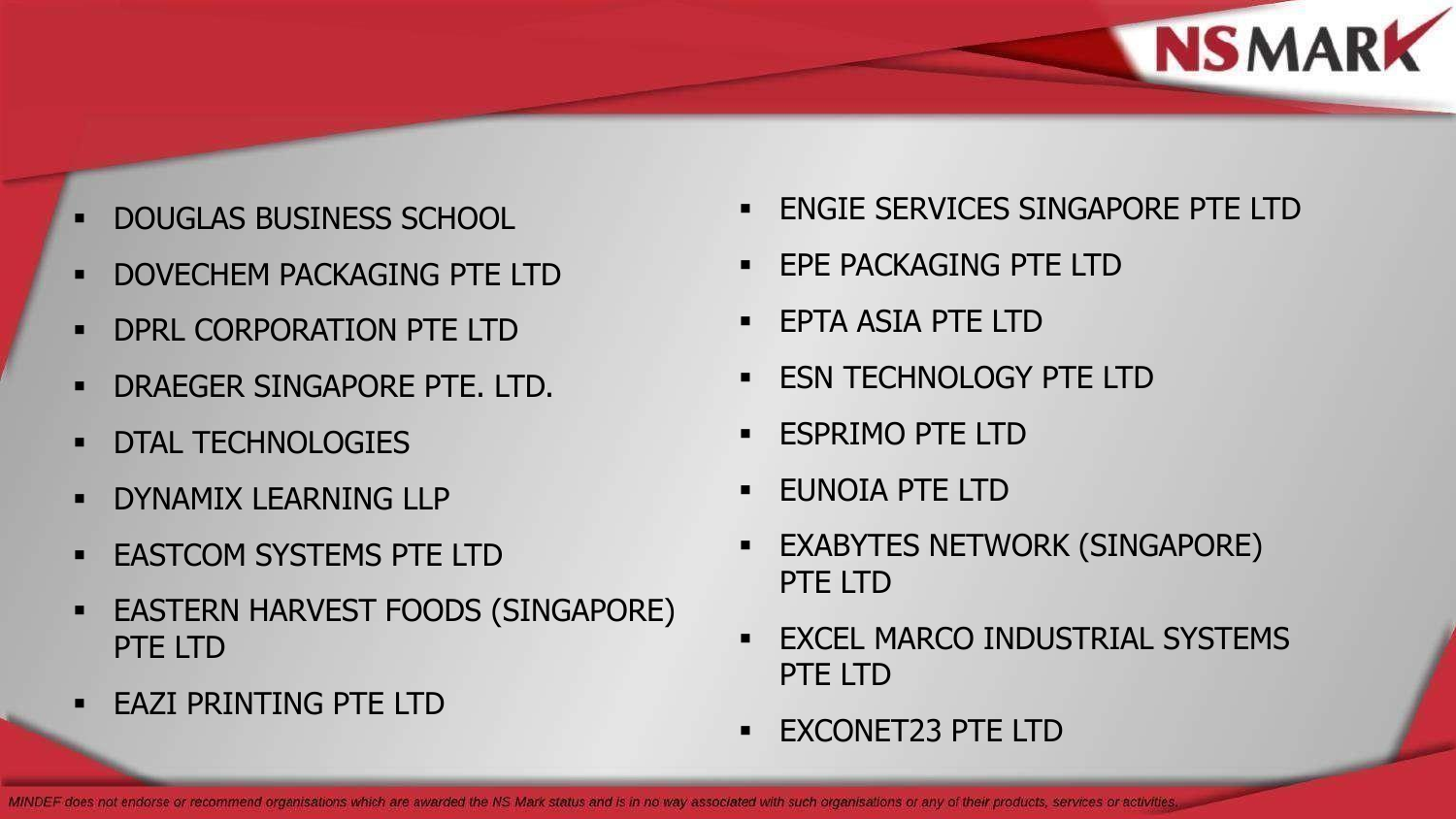

- EXOTIC PAC-RIM PTE LTD
- EXPERDEX PTE LTD
- **EXPLOMO TECHNICAL SERVICES PTE LTD**
- FANCY PAPERS
- **FASTCO PTE LTD**
- **FIBEROPTO ASIA PTE LTD**
- FINERTY ACADEMY PTE LTD
- FINTRUX PTE. LTD.
- FIRST TECHNOLOGY (S) PTE LTD
- FITNESS FIRST SINGAPORE PTE LTD
- FOOD JUNCTION MANAGEMENT PTE LTD
- FOOD REPUBLIC PTE LTD
- **FOODXERVICES INC PTE LTD**
- FOODZ ESSENTIALS LLP
- FORTINUS EVENTS PTE LTD
- $\blacksquare$  G + PHARMA P/L
- GBT TECHNOLOGIES PTE. LTD
- GEK MARINE SERVICES
- GIANT AUTOMOBILE PTE LTD
- GO AHEAD SINGAPORE PTE. LTD.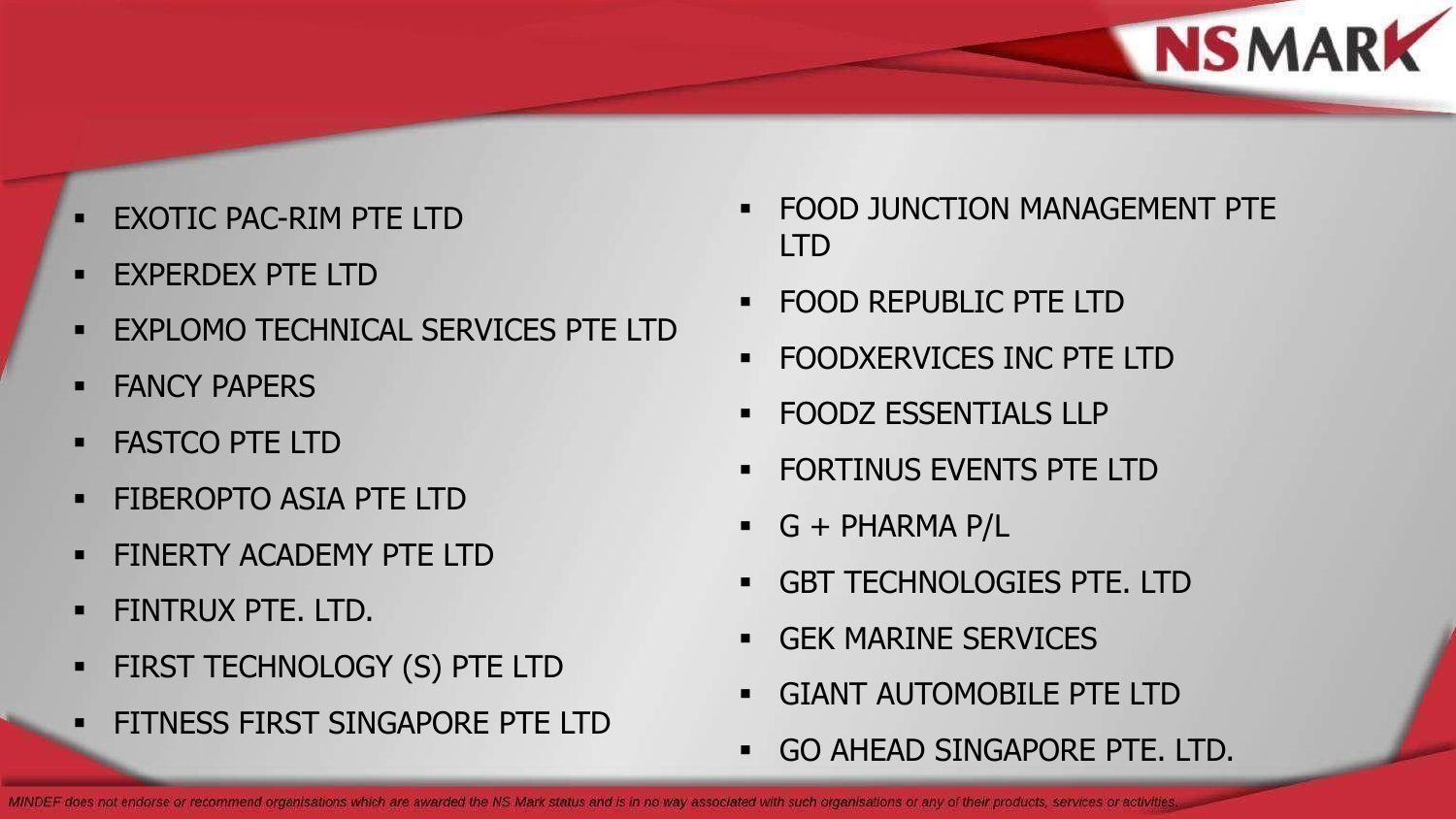

- GO BIZ LINK PTE LTD
- GRIFFIN KINETIC (A MEMBER OF GKLOG HOLDINGS)
- GRIT OVERSEAS PTE LTD
- GYMKRAFT PTE LTD
- **HAIRWELL INTERNATIONAL PTE. LTD.**
- **HANS IM GLUCK SG PTE.LTD.**
- **HASSE PTE LTD**
- HAWKSFORD SINGAPORE PTE LTD
- HD CONTRACTOR PTE LTD
- **HEPTAGON PTE LTD**
- HF TECH SINGAPORE PTE LTD
- HINDU ENDOWMENTS BOARD
- HITACHI CONSULTING SINGAPORE PTE. LTD
- H-KARE SOLUTIONS PTE LTD
- HONG HE SUPPLY PTE LTD
- HOOVER MELAMINE INDUSTRIES PTE LTD
- HORIZON SINGAPORE TERMINALS P/L
- HOY SAN STEVEDORING PTE LTD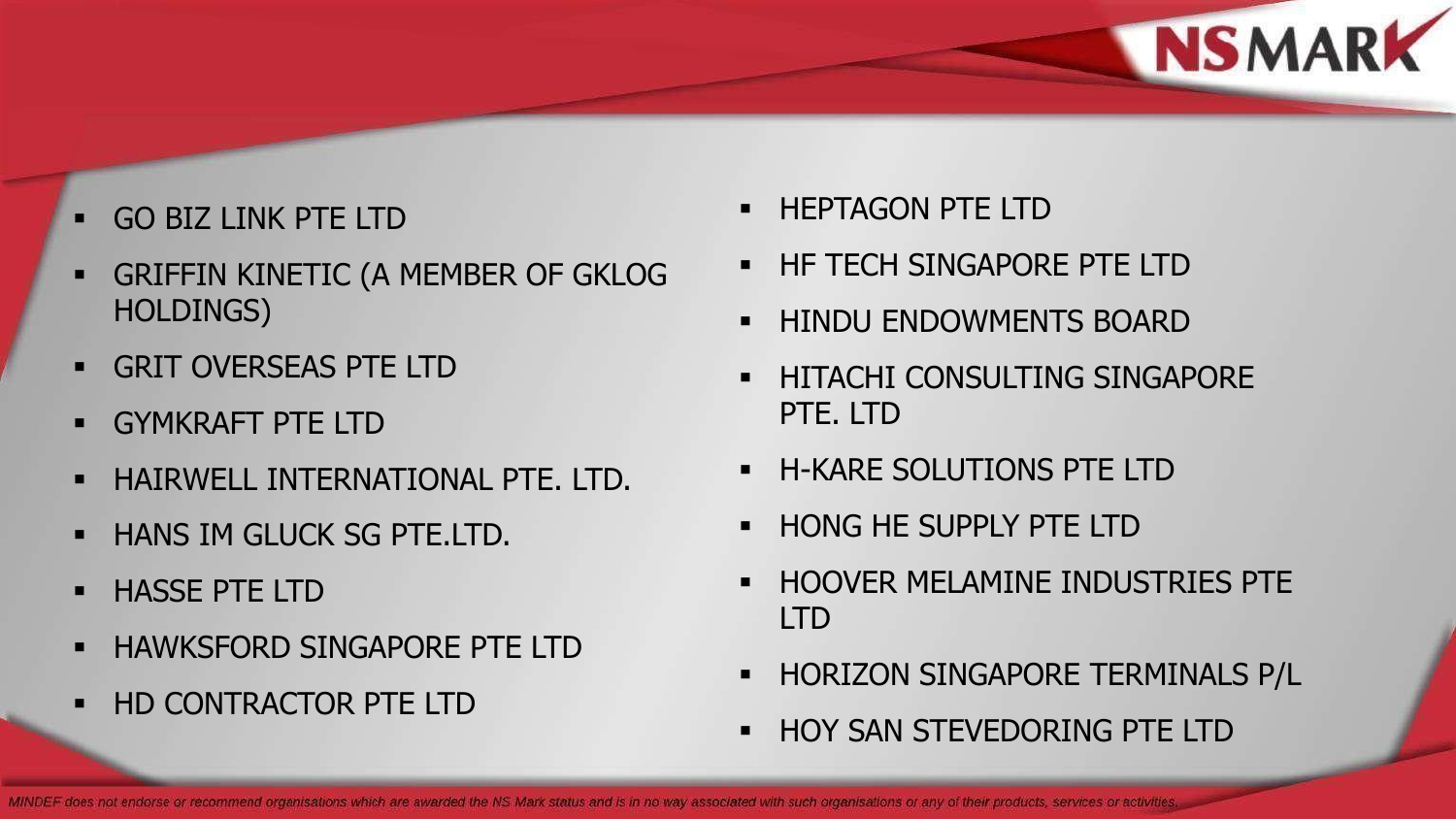

- HOY SAN TRANSPORT PTE LTD
- HYPER 21 ENTERPRISES PTE LTD
- **I.M COMMUNICATIONS PTE LTD**
- **BETTER STATES STATES IN STATE LTD.**
- **ICC ACADEMY PRIVATE LTD.**
- **IDLINK SYSTEMS PTE. LTD.**
- **-** IDOC CLINIC (HONG KAH) PTE LTD
- IDOC CLINIC PTE LTD
- IFIN TECHNOLOGY PTE LTD
- IKIGAI ENABLERS PTE. LTD.
- INCLUS PTE. LTD.
- INFINITY CORE PTE. LTD.
- INFOLINE TECHNOLOGIES PTE LTD
- INNOVATE ART AND DESIGN
- INNOVION SOLUTIONS PTE LTD
- INNOVKEZ PTE LTD
- IOTALENTS PTE LTD
- IQDYNAMICS PTE LTD
- IT-DNS PTE. LTD.
- JAMBOREE EVENT CONCEPTS PTE LTD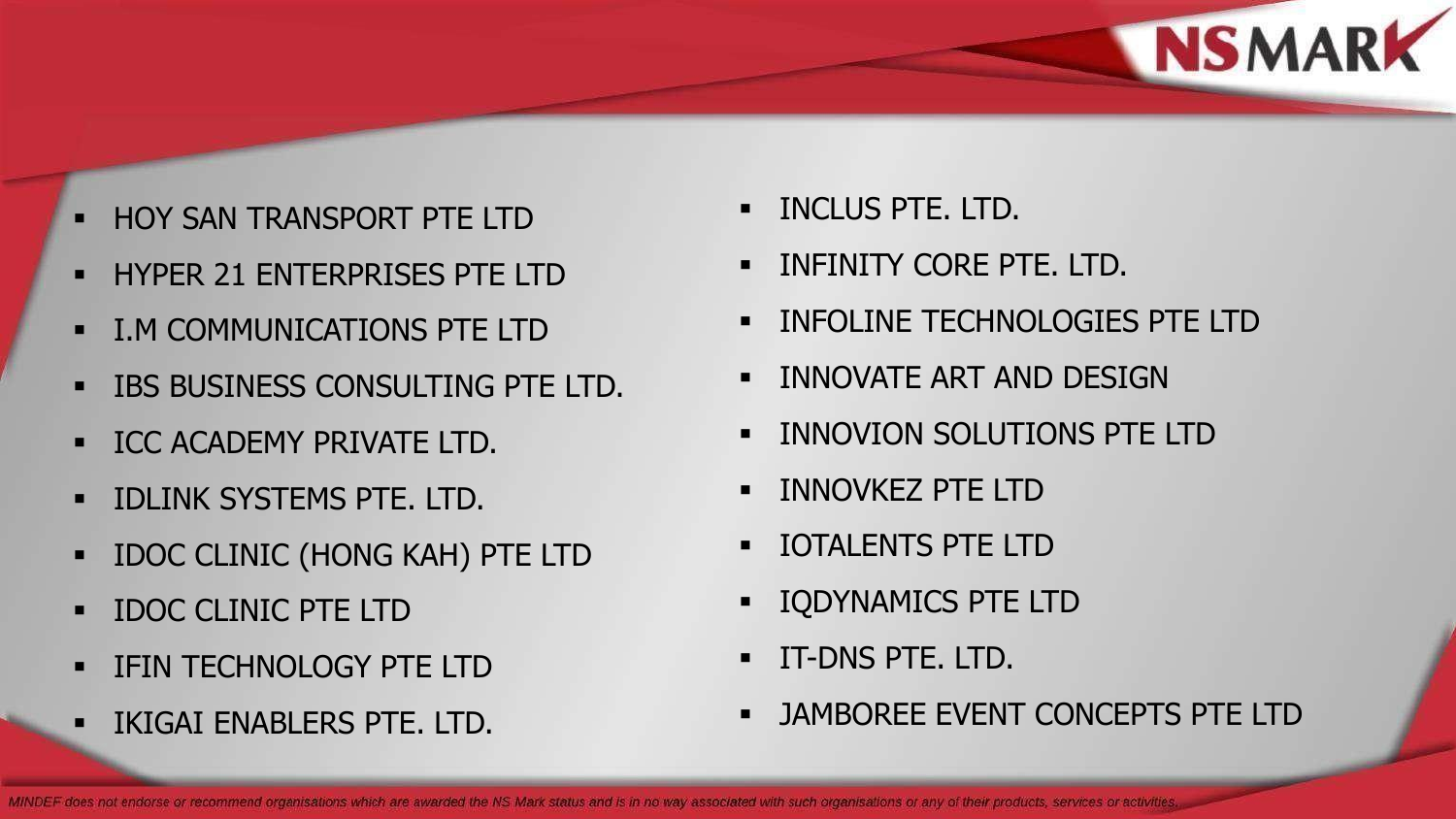

- JARDINE CYCLE & CARRIAGE LIMITED
- JAS FORWARDING (S) PTE LTD
- JC WINE & SPIRITS PTE LTD
- JD CONSULTING PTE LTD
- JE SYNERGY ENGINEERING PTE LTD
- JOINTHIRE
- JOO SIAH BKT (JURONG) PTE LTD
- JURONG PORT PTE LTD
- KAIZEN MANAGEMENT SERVICE
- KB ASSOCIATES GROUP OF COMPANIES
- KBA MARINE SERVICES PTE LTD.
- KBA TRAINING CENTRE PTE. LTD.
- KELVIN SNG PRODUCTIONS
- KERRY LOGISTICS CENTRE (TAMPINES) PTE LTD
- KING'S POOL PTE LTD SHOULD BE KINGS POOL SERVICES PTE. LTD. (COY CONFIRMED THAT IT SHOULD BE KNOWN AS THE KING'S POOL PTE. LTD.)
- KITSON PTE LTD
- KLENCO (S) PTE LTD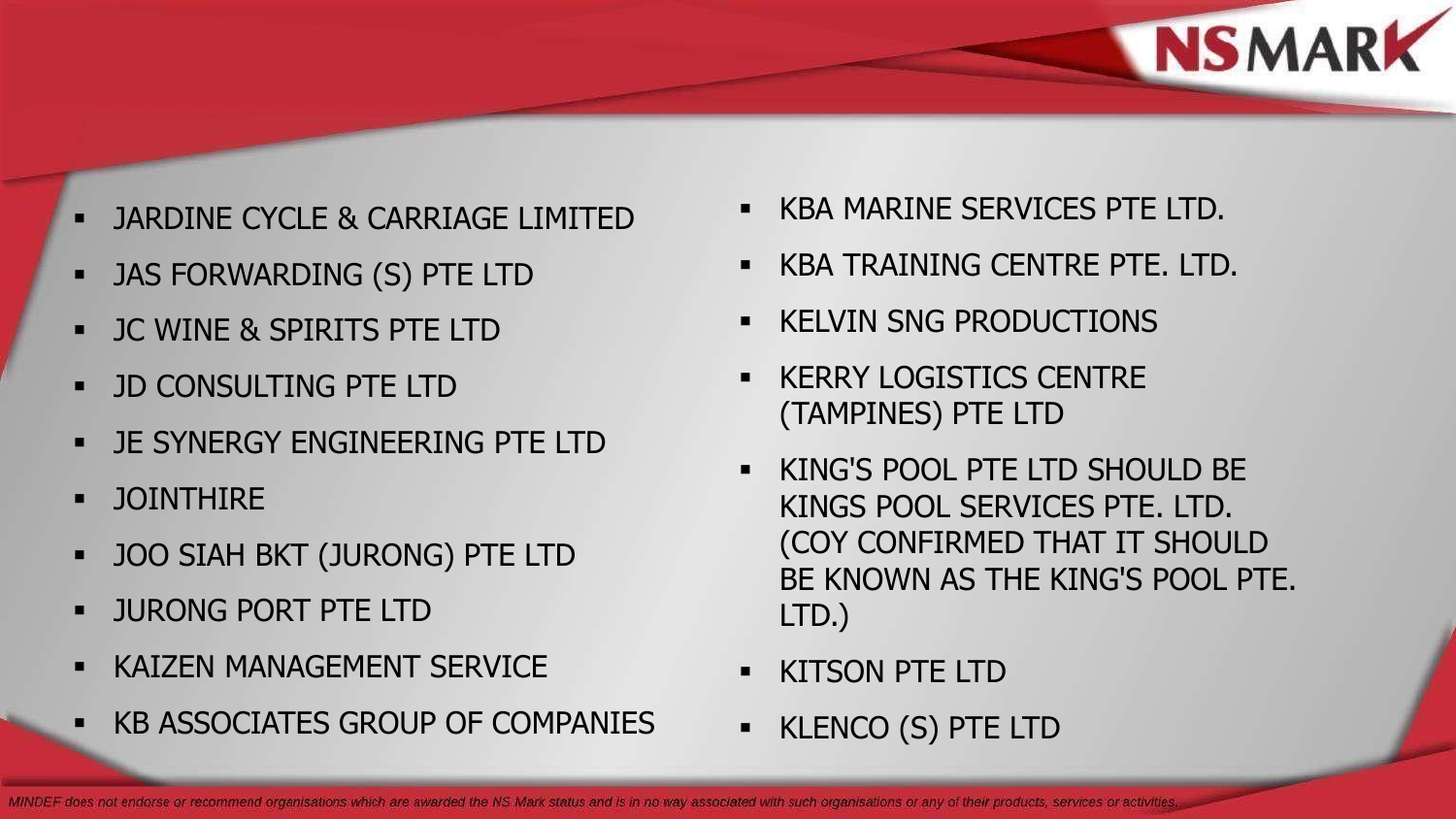

- KLOBBI PTE LTS
- KODA LTD
- KONGSBERG TECHNOLOGY (S) PTE LTD
- KRESICS FITNESS PTE LTD
- **LEAP DS&C PTE LTD**
- **LES ROBOTIQUE**
- LEXLINK PTE LTD
- LI AN FOODSTUFF PTE LTD
- LIAN CHENG CONTRACTING PTE LTD
- LIDL SINGAPORE PTE. LTD
- **LINIQ (SINGAPORE) PTE LTD**
- LINK-8 SECURITY PTE LTD
- LINKZ ASIA HOLDINGS PTE LTD
- LIONSBOT INTERNATIONAL PTE LTD
- **LI-TEK TECHNOLOGY GROUP PTE LTD**
- LOYAL OIL SERVICES PTE LTD
- L'TRIA PRIVATE LIMITED
- **LULLA-MOTION (S) PTE LTD**
- LUXLIFT ASIA PTE LTD
- **EXECUTE AND IN EXECUTIONS PTE. LTD.**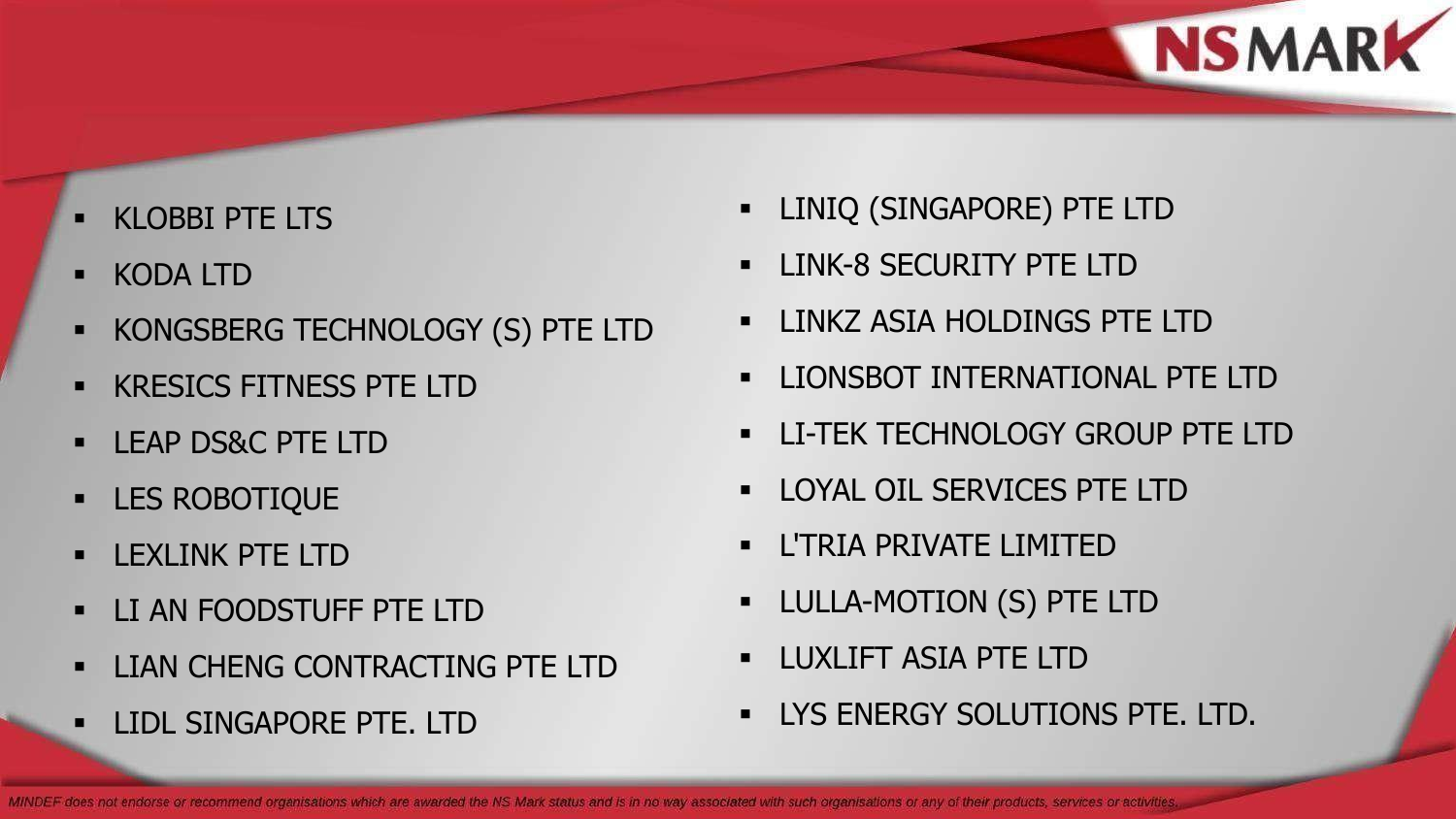

- MAA SOLUTIONS PTE LTD
- MARINE TEKNIK PTE LTD
- **MARKING METHOD SYSTEMS**
- **MARYMOUNT CONVENT SCHOOL**
- **MCI CAREER SERVICES PTE LTD**
- **MEDIATEQ PTE LTD**
- MERMAID VENTURES PTE LTD
- **NETA ILLUSIONS INT PTE LTD**
- METAL COMPOSER ENGINEERING LIMITED
- METTA (LPG) PTE LTD
- MICHAEL G S GOH PROPERTY
- MICROTUBE TECHNOLOGIES PTE. LTD.
- MING DENG METROLOGY SERVICES PTF LTD
- MORPHOS INTERNATIONAL PTE LTD
- MOTIONSAUCE PTE LTD
- MOTIVER INTERNATIONAL CONSULTANTS
- MOTOROLA SOLUTIONS SINGAPORE PTE LTD
- MOVEON TECHNOLOGIES PTE LTD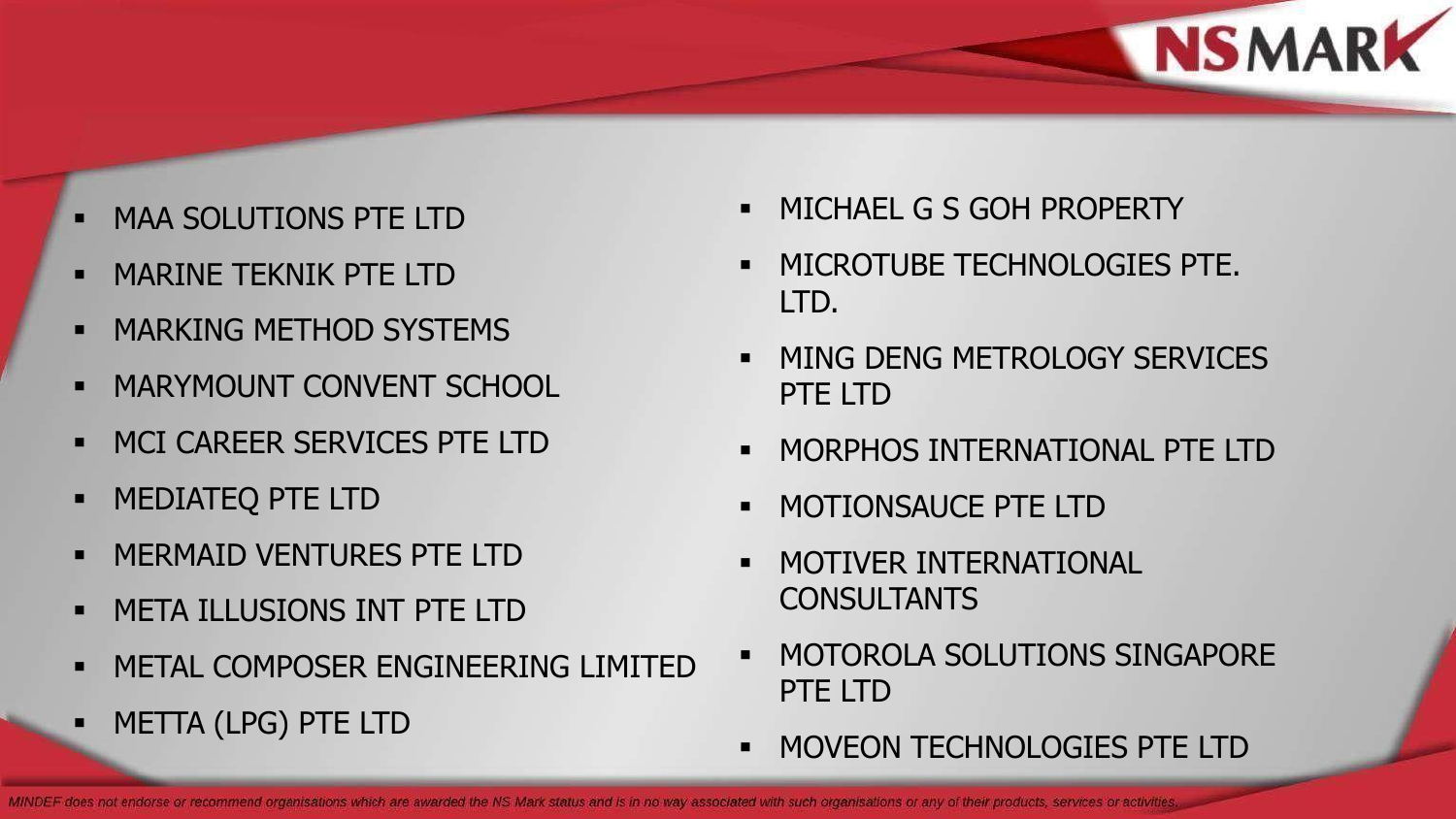

- MSI GLOBAL PRIVATE LIMITED
- NATION HUMAN RESOURCES PTE LTD
- NATIONAL SERVICE RESORT & COUNTRY CLUB
- **NATIVE INC PTE LTD**
- **NAUTILUS MARITIME PTE LTD**
- NDE TECHNICAL SERVICES SINGAPORE PTE LTD
- **NEXWAVE TELECOMS PTE LTD**
- **NILFISK PTE LTD**
- NIPO INTERNATIONAL PRIVATE LIMITED
- NIUMATICS INDUSTRIALS SUPPLIES (S) PTE LTD
- NJ WORKS PTE LTD
- **NOVA SYSTEMS & ENGINEERING PTE** LTD
- NPE PRINT COMMUNICATIONS PTE LTD
- **NSL OILCHEM WASTE MANAGEMENT** PTE LTD
- NXGEN COMMUNICATIONS PTE LTD
- OCEAN IFM PTE LTD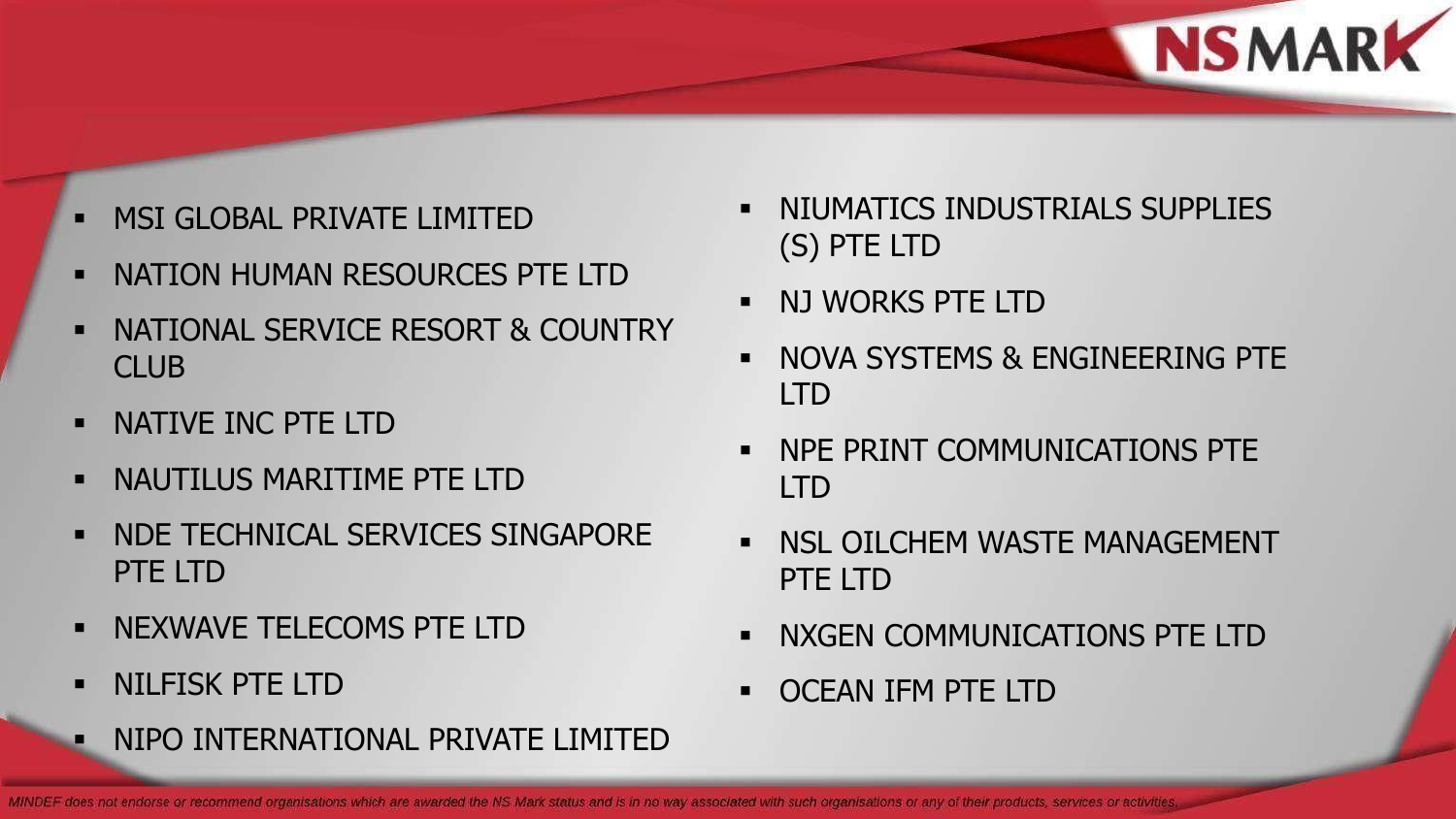

- OMEGA CONSULTING AND MANAGEMENT SERVICES PTE LTD
- **OMNICAM TECHNOLOGIES PTE LTD**
- ORIGIN EXTERMINATORS PTE LTD
- **ORISSA INTERNATIONAL**
- PACIFIC ARENA PTE LTD
- PACIFIC SYNERGY PTE LTD
- PACIFIC-TEC SCIENTIFIC PTE LTD
- PAN DELTA CONTROLS PTE LTD
- PANALPINA ASIA PACIFIC MANAGEMENT PTE LTD.
- PANASONIC INDUSTRIAL DEVICES SINGAPORE
- **PIKASA BUILDERS PTE LTD**
- PRIMUS VISION PTE LTD
- PRINT LAB PTE LTD
- PROSPACE
- PRUDENTIAL ASSURANCE COMPANY **SINGAPORE**
- **PS ENERGY PTE LTD**
- PULSAR CONNEXIONS PTE. LTD.
- Q APPARELS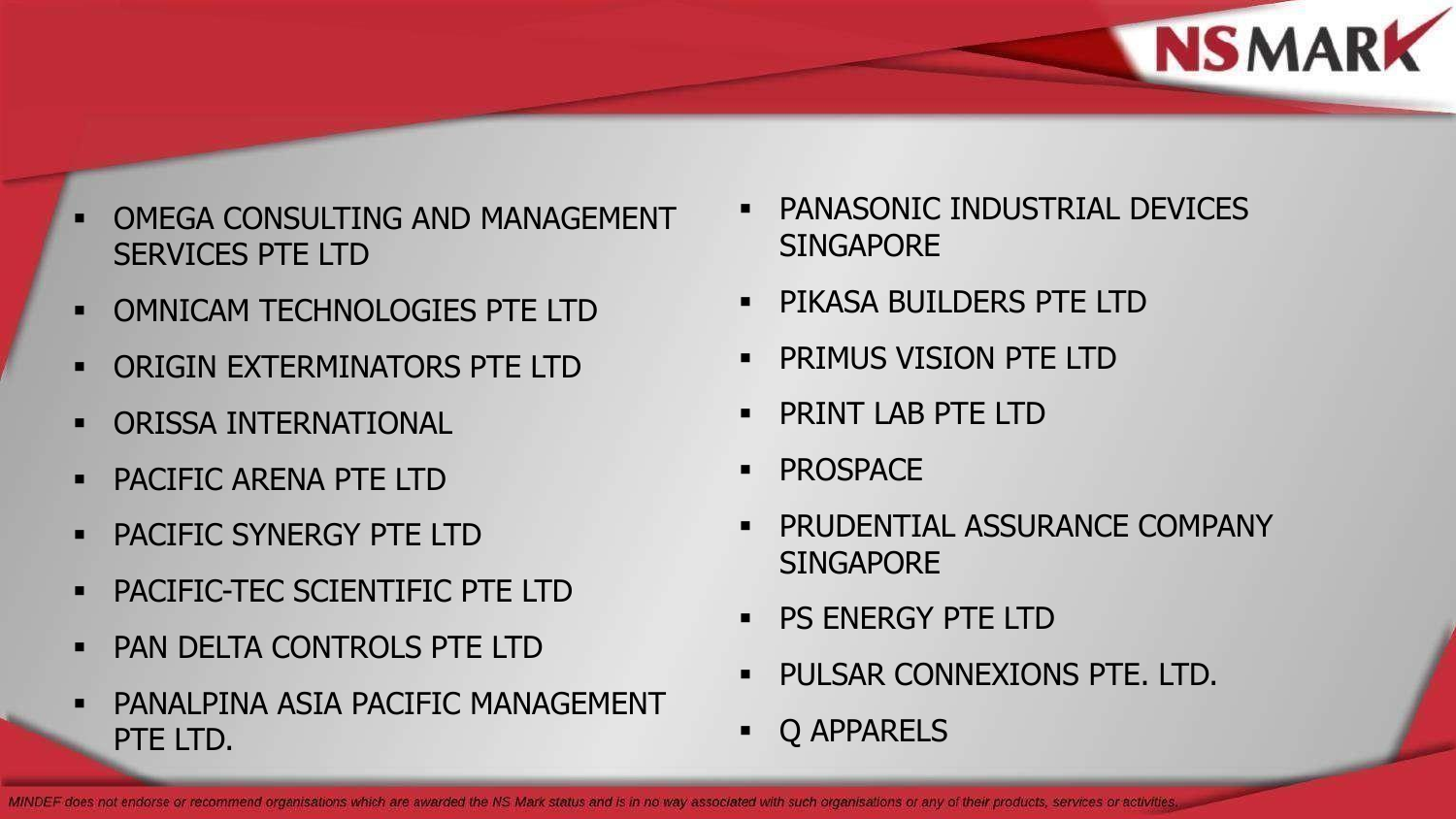

- QONDA SYSTEM PTE LTD
- QOO10 PTE. LTD.
- RE CREATIONS PTE LTD
- **REALTEK SINGAPORE PTE LTD**
- **REDAS SECRETARIAT**
- **REKHI ENTERPRISES PTE LTD**
- RENEWFIBRE ASIA PTE LTD
- RINA HONG KONG LTD SINGAPORE BRANCH
- ROCHE GREEN PTE LTD
- ROUTE ONE CONSULTING PTE LTD
- RUBICON INTERNATIONAL TALENT EXCHANGE PTE LTD
- S J LOW
- SAFA STEEL SINGAPORE PTE LTD
- SAKAE FINTECH PTE LTD
- SANKYU (SINGAPORE) PTE. LTD
- SANZ PTE LTD
- SCAN BILT PTE LTD
- SCHENKER (ASIA PACIFIC) PTE LTD
- SEARCHELECT PTE LTD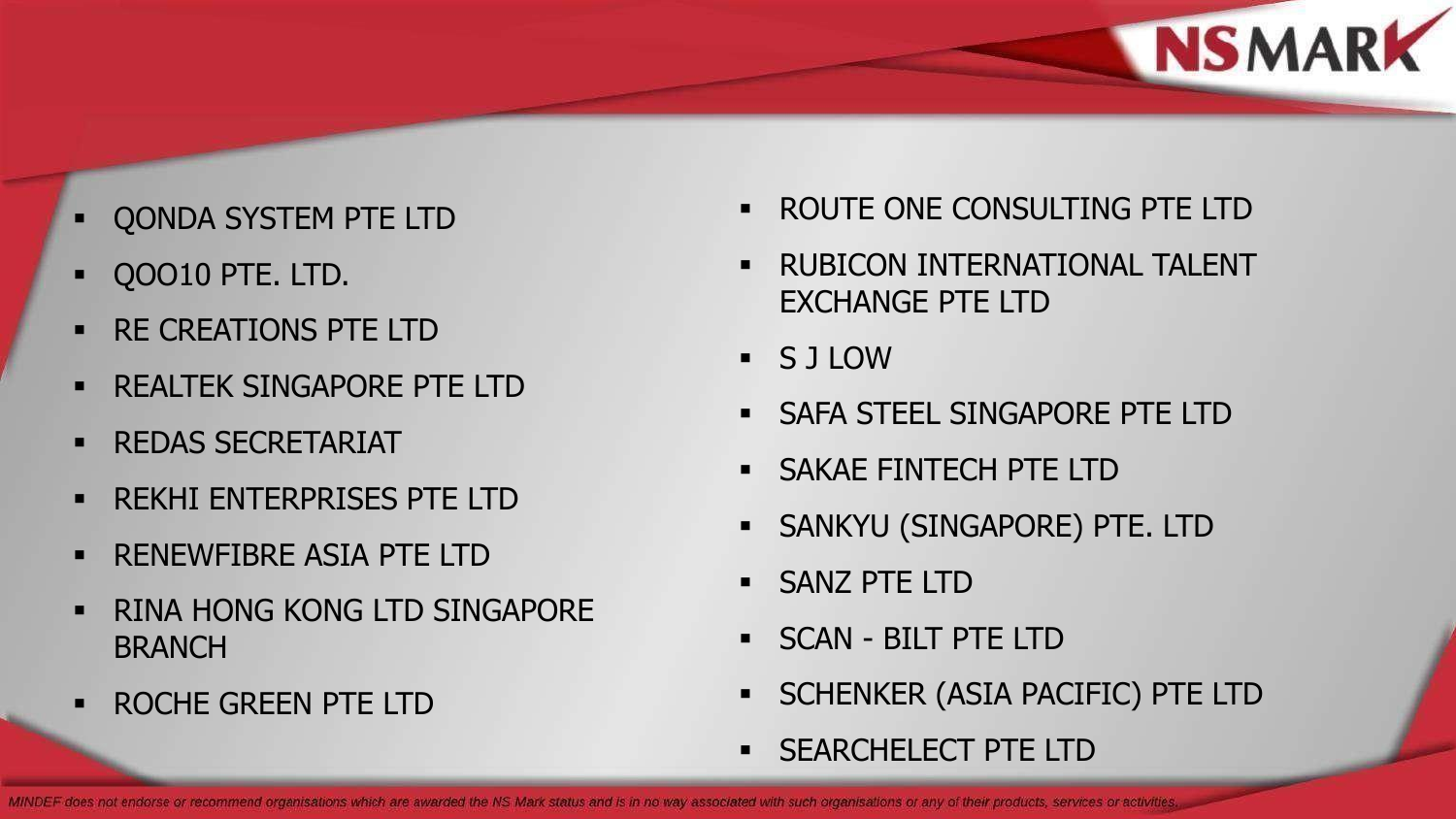

- SEIKO ARCHITECTURAL WALL SYSTEMS PTE LTD
- **SERANGOON GARDENS COUNTRY CLUB**
- **SGGOLFCOACH**
- **SHASHLIK RESTAURANT**
- **SILVACO SINGAPORE PTE LTD**
- SIN HIAP HOE TRANSPORT PTE LTD
- **SINGAPORE ATHLETIC ASSOCATION**
- SINGAPORE FURNITURE INDUSTRIES **COUNCIL**
- SINGAPORE GREEN BUILDING COUNCIL
- SINGAPORE NUMISMATIC ASSOCIATION
- SINGAPORE SEMICONDUCTOR INDUSTRY ASSOCIATION
- SINGAPORE VETERINARY ASSOCIATION
- **SISTIC.COM PTE LTD**
- **SKINLAB THE MEDICAL SPA PTE LTD**
- SLINGSHOT ASIA PARTNERS LLP
- SLS BEARINGS (S) PTE LTD
- SMART RECRUITMENT
- SMT NAVCOM PTE LTD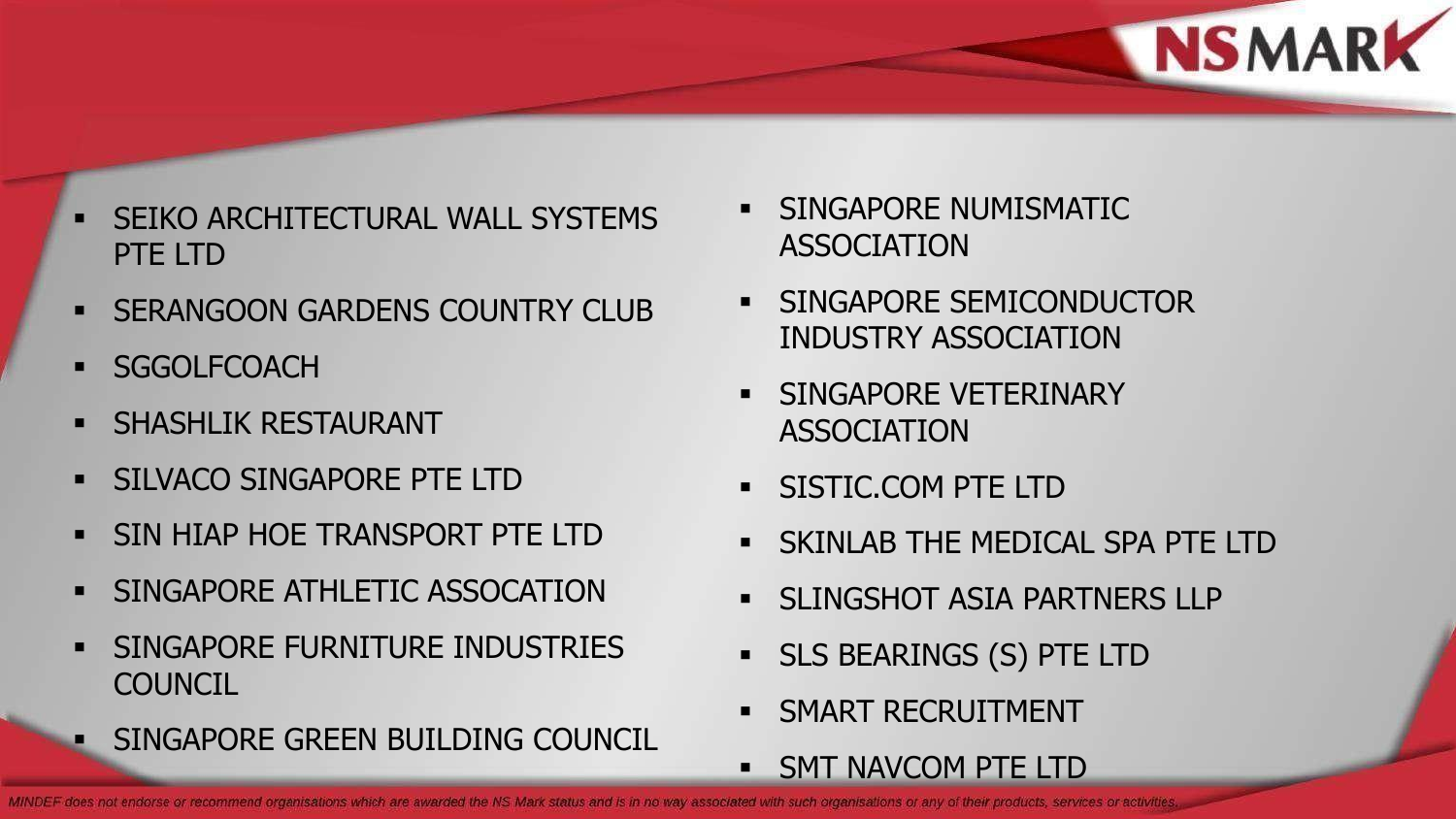

- SOCIETY STAPLES PTE. LTD.
- SODAINMIND PTE LTD
- **SOUTHERN GLOBE CORPORATION PTE LTD**
- SPIRITON RENAISSANCE INTERNATIONAL
- **SPORTZ AND FITNESS TEAM PTE LTD**
- SRIHARI FIRE N SAFETY ENGINEERING PTE LTD
- **SRIHARI MARINE ENGINEERING PTE LTD**
- SSB CRYOGENIC EQUIPMENT PTE LTD
- STAMFORD ASSURANCE PAC
- STAUBLI SINGAPORE PTE LTD
- STRATBIZ INTERNATIONAL
- STRATEGIC MARKETING (S) PTE LTD
- STYL SOLUTIONS PTE LTD
- **SUNNY DENTAL MEDICAL SUPPLY PTE** LTD
- SUNNY METAL & ENGINEERING PTE LTD
- **SUSTAINABLESG**
- SWEE CHOON CO. (PTE) LTD.
- SYMMATRIX PTE LTD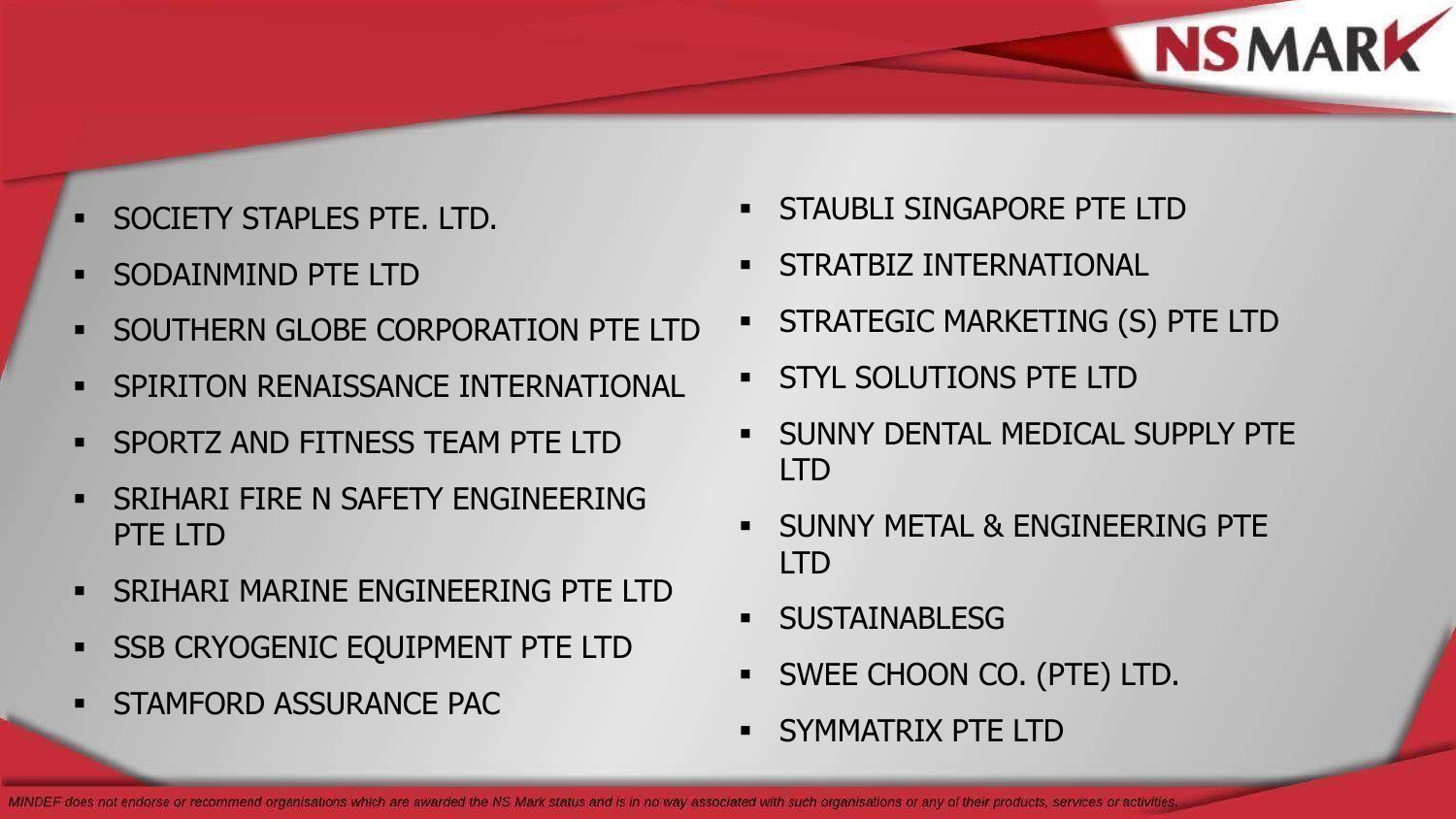

- TALENT CODE GLOBAL PTE. LTD.
- TANAH MERAH COUNTRY CLUB
- **TANGLIN CLUB**
- **TEAM DESIGN ARCHITECTS PTE LTD**
- **TECHSYS ENGINEERING PTE LTD**
- **TELISTAR SOLUTIONS PTE LTD**
- TEMP-TEAM PTE LTD
- TETRA EXCELLENCE CONSULTING PTE LTD
- THE IOT ACADEMY
- THE MYERS-BRIGGS COMPANY PTE LTD
- THE POLYOLEFIN COMPANY (SINGAPORE) PTE. LTD.
- **TIMES SOFTWARE PTE LTD**
- TOOTH MATTERS DENTAL SURGERY
- TOSHIBA TEC SINGAPORE PTE LTD
- TRADAPHARMA ASIA PTE LTD
- TRANSFINGO PTE LTD
- TRANS-ORIENT SHIPPING PTE LTD
- TRAVELLER 101 PTE LTD
- TREND BUILD CONTRACTS PTE LTD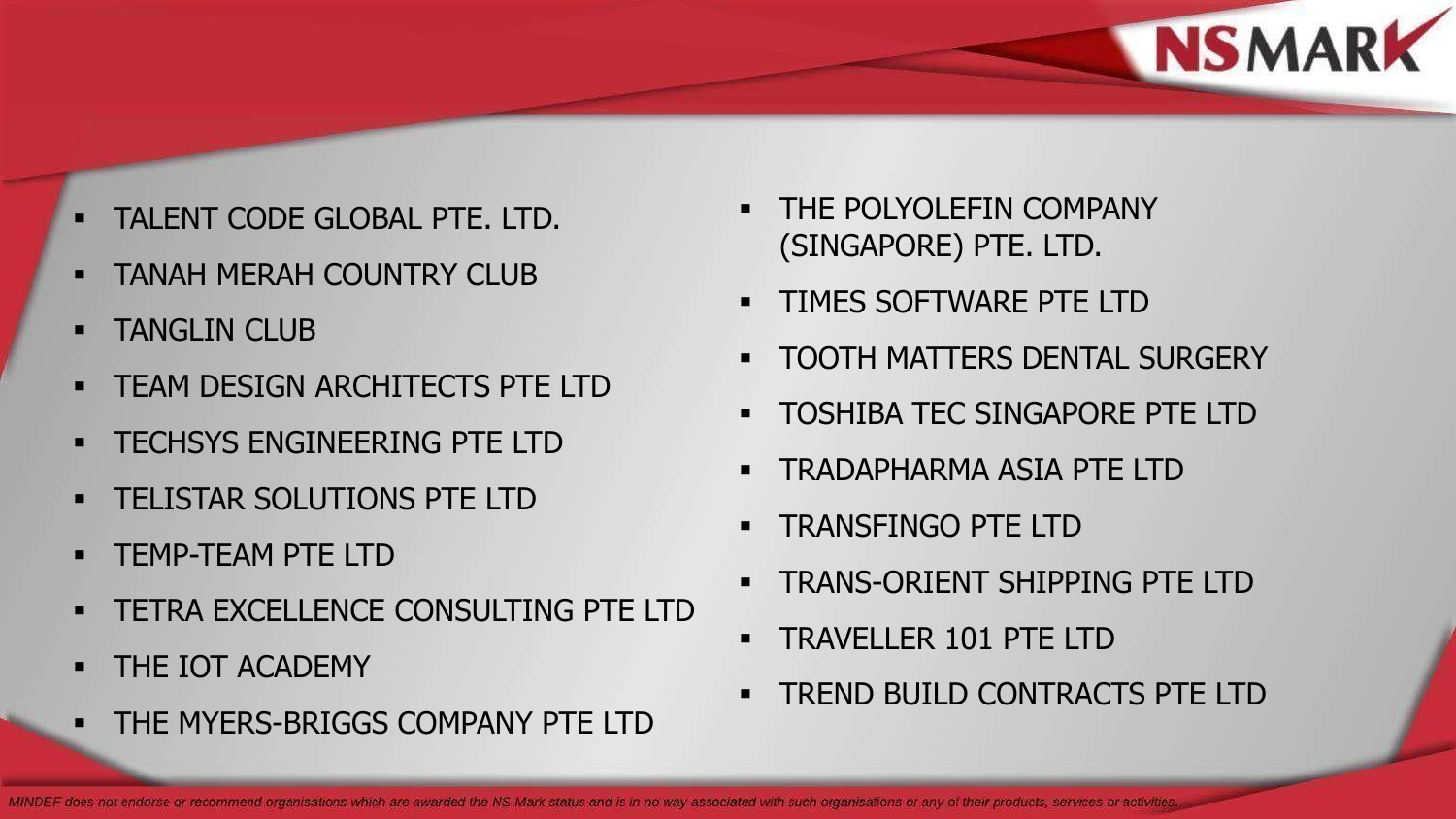

- TREND TECHNOLOGIES SINGAPORE PTE LTD
- **TRIO PACKAGING INDUSTRIAL PTE. LTD.**
- **TRUE FITNESS PTE LTD**
- TSF BUILDING CONSTRUCTION PTE LTD
- **TURNER & TOWNSEND PTE LTD**
- ULTRA CLEAN ASIA PACIFIC PTE LTD
- **UNITED PARCEL SERVICE SINGAPORE PTE** LTD
- **UNITED RECORDS**
- UNITEDNATURE (FAR EAST) PTE. LTD.
- UNITY MOVEMENT
- UNIVERZ HR CONSULTING PTE LTD
- **VELOX NETWORKS PTE. LTD.**
- VIONES PTE LTD
- **UIRTUSA SINGAPORE PRIVATE** LIMITED
- VITAECOM PTE LTD
- VMAX GREEN TECHNOLOGIES
- WAREES INVESTMENTS PTE LTD
- WEE SIN TIMBER PTE LTD
- WEMEDIA CONSULTING PTE. LTD.